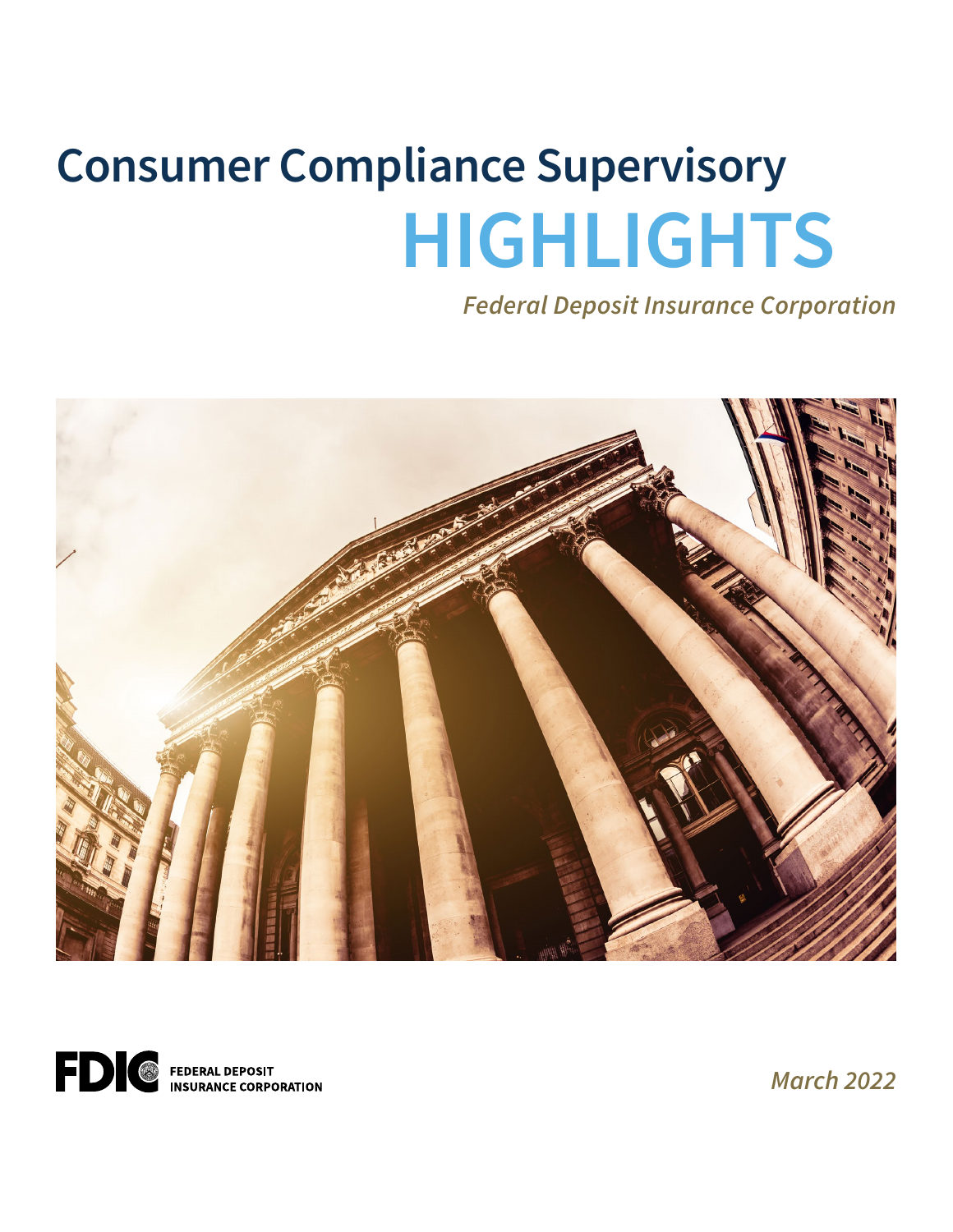# **Contents**

| Regulation E - Liability Protections for a Consumer Deceived into Giving Authorization   |
|------------------------------------------------------------------------------------------|
| Automated Overdraft Programs: Conversion from Static Limit to Dynamic Limit6             |
| Re-presentment of Unpaid Transactions: Heightened Risk for Section 5 Violations  8       |
|                                                                                          |
|                                                                                          |
|                                                                                          |
|                                                                                          |
| Financial Institutions' Use of Artificial Intelligence, including Machine Learning 11    |
| Proposed Interagency Guidance on Third-Party Relationships: Risk Management 12           |
|                                                                                          |
|                                                                                          |
| Notice of Proposed Rulemaking on False Advertising, Misrepresentation of Insured Status, |
| Simplification of Deposit Insurance Rules for Trust and Mortgage Servicing Accounts13    |
|                                                                                          |
| FDIC Risk Assessments Relating to the CARES Act and Mortgage Servicing 14                |
|                                                                                          |
|                                                                                          |
|                                                                                          |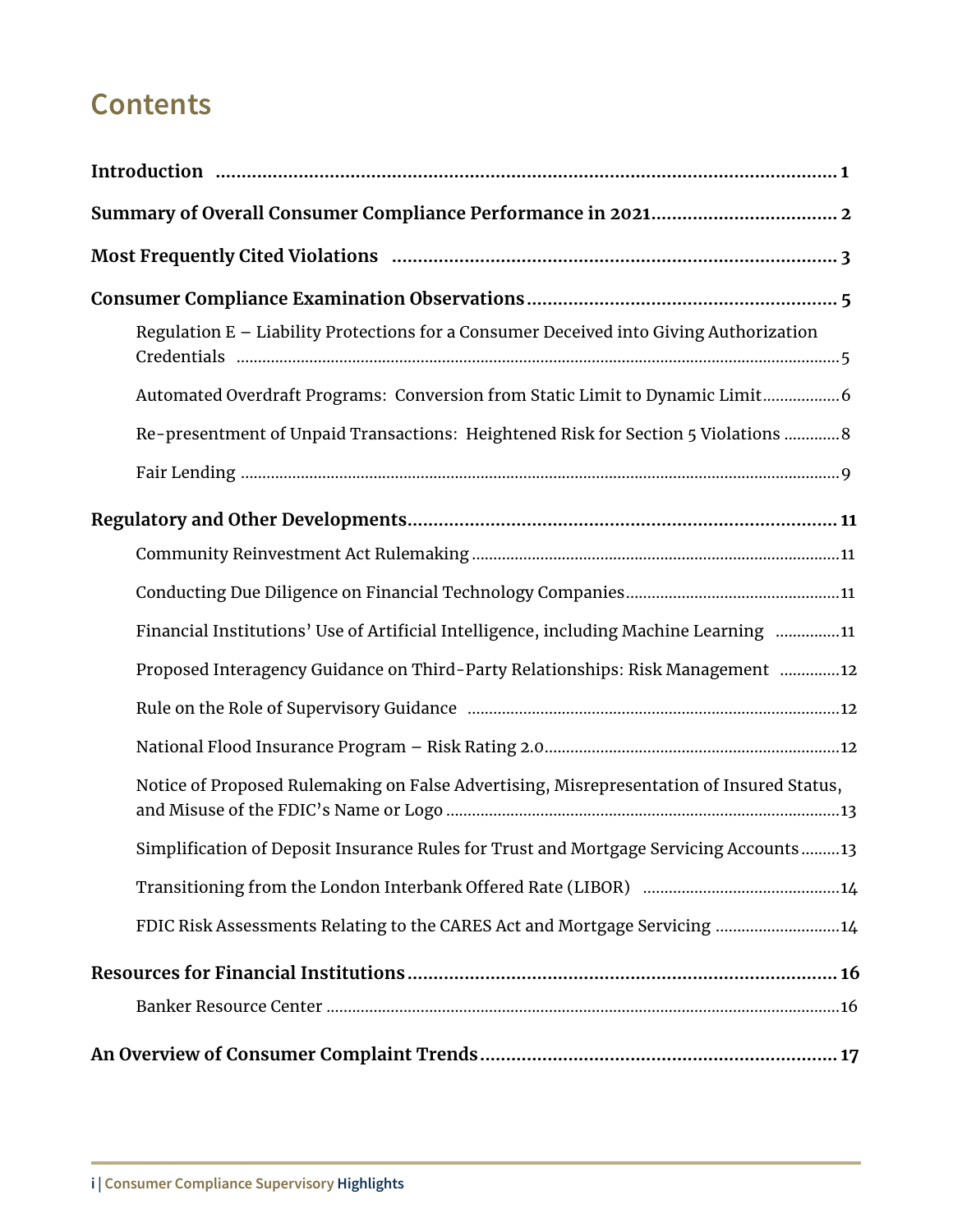# <span id="page-2-0"></span>**Introduction**

The global COVID-19 pandemic continues to impact fnancial institutions, consumers, and communities. This unique, challenging, and evolving situation resulted in fnancial institutions continuing to make adjustments to their operations to ensure consumers have access to the essential products and services they rely on. Similarly, the FDIC continued to conduct its consumer compliance examinations entirely ofsite. Remote examinations leveraged technology and fle-sharing tools to allow us to conduct our examinations in a virtual environment. The FDIC maintains appropriate resources to assist fnancial institutions, customers, and communities afected by COVID-19. Information about the FDIC's response to the pandemic and guidance for bankers and consumers is available on the [FDIC's Coronavirus website](https://www.fdic.gov/coronavirus/).

This publication provides an overview of the consumer compliance activities and issues identifed through the FDIC's supervision of state non-member banks and thrifts in 2021.

#### This issue of the FDIC Consumer Compliance Supervisory Highlights includes:

- A summary of the FDIC's overall consumer compliance performance in 2021;
- A description of the most frequently cited violations and other consumer compliance examination observations;<sup>1</sup>
- Information on regulatory developments;
- A summary of consumer compliance resources and information available to fnancial institutions; and
- An overview of trends in consumer complaints that were processed by the FDIC in 2021.

<sup>1</sup> The legal violations discussed in this issue of the FDIC Consumer Compliance Supervisory Highlights are based on the particular facts and circumstances observed by the FDIC in the course of its examinations. A conclusion that a legal violation exists may not lead to such a finding under different facts and circumstances. The finding of a violation requires an analysis of both the applicable law, and the particular facts and circumstances of the act or practice found at a particular institution.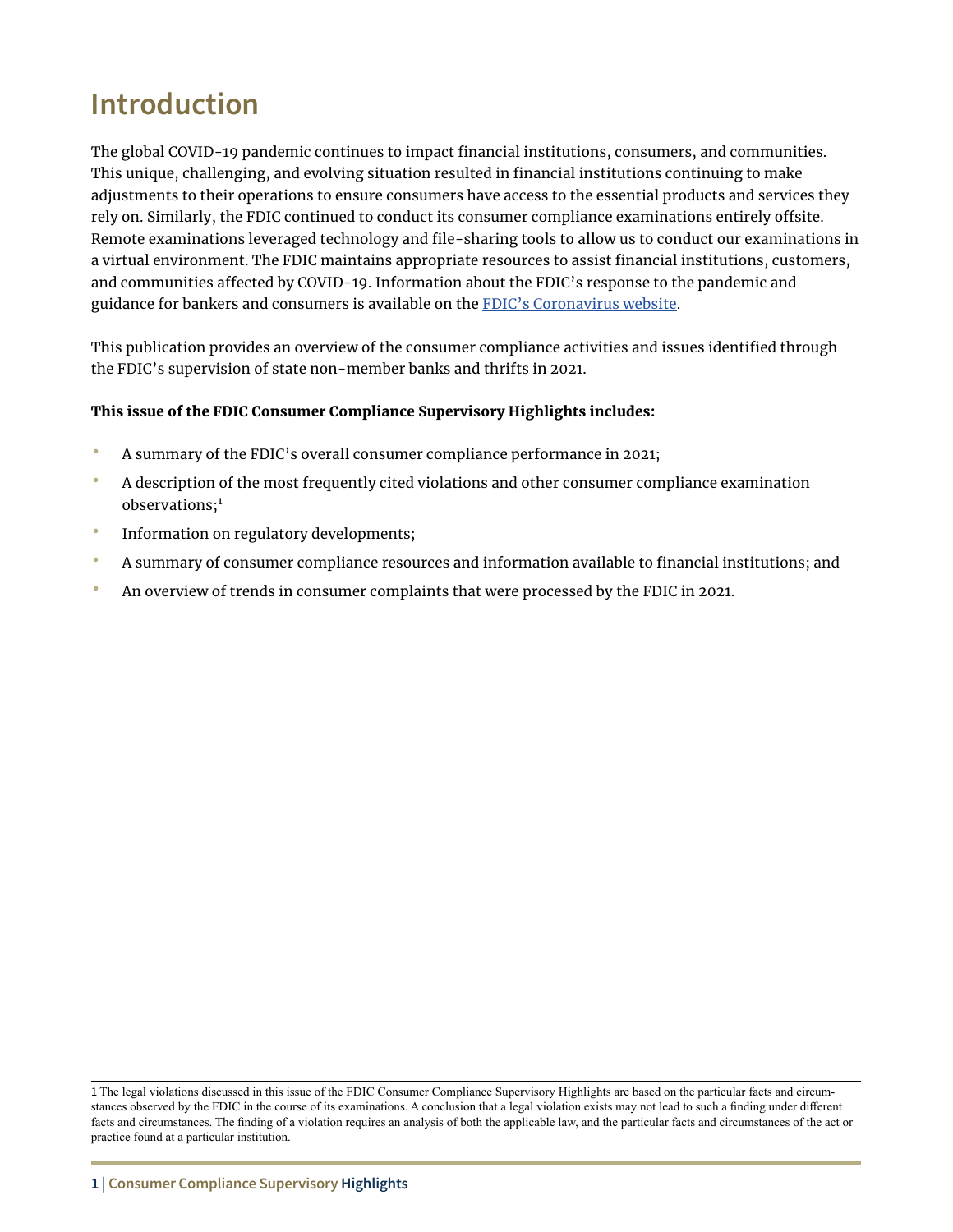# <span id="page-3-0"></span>**Summary of Overall Consumer Compliance Performance in 2021**

The FDIC supervises approximately 3,200 state-chartered banks and thrifts that are not members of the Federal Reserve System (supervised institutions). Most of these institutions are community banks that provide credit and services locally. The FDIC is responsible for evaluating supervised institutions for compliance with consumer protection, anti-discrimination, and community reinvestment laws.

The FDIC's consumer compliance examination program focuses on identifying, addressing, and mitigating the greatest potential risks to consumers, based on the business model and products ofered by a particular institution. The FDIC conducts periodic risk-based examinations of supervised institutions for compliance with over 30 Federal consumer protection laws and regulations. In 2021, the FDIC conducted approximately 1,000 consumer compliance examinations. Overall, supervised institutions demonstrated efective management of their consumer compliance responsibilities.

The FDIC uses the Federal Financial Institutions Examination Council's (FFIEC) Uniform Interagency Consumer Compliance Rating System to evaluate supervised institutions' adherence to consumer protection laws and regulations. As of December 31, 2021, 99 percent of all FDIC-supervised institutions were rated satisfactory or better for consumer compliance (i.e., ratings of "1" or "2"), as well as for the Community Reinvestment Act (CRA) (i.e., CRA ratings of "Outstanding" or "Satisfactory").

Institutions rated less than satisfactory for consumer compliance (i.e., ratings of "3," "4," or "5") had overall compliance management system (CMS) weaknesses, which often resulted in violations of law and the risk of consumer harm. Institutions rated "needs to improve" or "substantial noncompliance" for CRA represent a weak performance under the lending, investment and service tests, the community development test, the small bank performance standards, or an approved strategic plan, as applicable.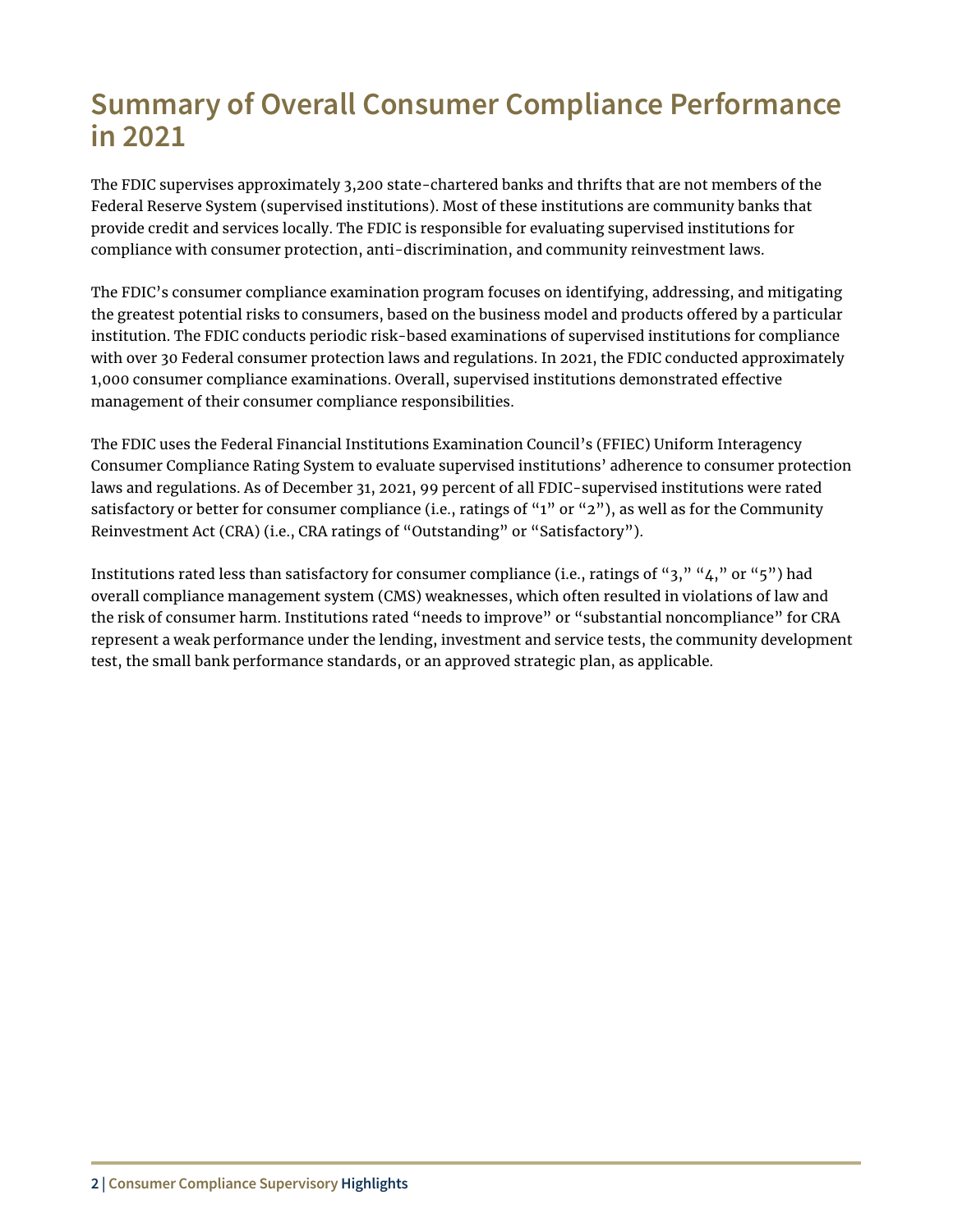# <span id="page-4-0"></span>**Most Frequently Cited Violations**

During 2021, FDIC consumer compliance examiners identifed regulatory violations that ranged in severity from highest to lowest level of concern (i.e., Levels 3, 2 and 1, with Level 1 representing the lowest level of concern).<sup>2</sup> This publication focuses on the five most frequently cited instances of Level 3 or Level 2 violations.

The most frequently cited violations (representing approximately 78 percent of the total violations cited in 2021) remain the same as 2020 and involve the Truth in Lending Act (TILA), Flood Disaster Protection Act (FDPA), Electronic Fund Transfers Act (EFTA), Truth in Savings Act (TISA), and the Real Estate Settlement Procedures Act (RESPA).

Because the FDIC conducts consumer compliance examinations using a risk-focused methodology, the most frequently cited violations generally involve regulations that represent the greatest potential for consumer harm. For example, TILA requires disclosures about mortgage costs and calculation errors could result in reimbursements to consumers. Moreover, the food insurance provisions included in the FDPA could result in penalties if the supervised institution does not take appropriate steps to ensure compliance. Given the heightened risk for potential consumer harm, these five areas of the law generally represent a center of focus for consumer compliance examiners.

Of the top regulatory areas cited for violations, the following list describes the most frequently cited violation in each area:

- TILA: Section 1026.19(e) of Regulation Z, which implements TILA, requires the lender to provide a loan estimate with the information required under section 1026.37. This section provides for timing requirements of the loan estimate and requirements for the disclosure of certain settlement providers. This section also includes requirements for pre-disclosure activity, the good faith determination for estimates of closing costs, and the provision and receipt of revised disclosure.
- FDPA: Section 339.3(a) of Part 339 of the FDIC Rules and Regulations, which implements the FDPA, requires adequate food insurance be in place at the time a covered loan is made, increased, extended, or renewed.
- EFTA: Section 1005.11(c) of Regulation E, which implements the EFTA, requires a fnancial institution to investigate allegations of electronic fund transfer errors, determine whether an error occurred, report the results to the consumer, and correct the error within certain timeframes.
- RESPA: Section 1024.37(c) of Regulation X, which implements RESPA, prohibits a loan servicer from assessing the borrower any premium charge or fee related to force-placed hazard insurance until certain disclosure requirements have been met. The disclosures must comply with formatting requirements set forth in this section.
- TISA: Sections 1030.4(a) and (b) of Regulation DD, which implements TISA, set forth timing and content requirements for deposit account disclosures.

In 2021, the FDIC initiated 20 formal enforcement actions and 24 informal enforcement actions to address consumer compliance examination fndings. During this period, the FDIC issued Civil Money Penalty (CMP) orders against institutions to address violations of the FDPA and Section 5 of the Federal Trade Commission Act (FTC Act)<sup>3</sup> , totaling \$2.7 million. Voluntary restitution payments to more than 49,000 consumers for violations of various laws and regulations totaled approximately \$4.5 million.

<sup>2</sup> See FDIC Consumer Compliance Examination Manual, [Section II-6.1 \(Communicating Findings\)](https://www.fdic.gov/regulations/compliance/manual/2/ii-6.1.pdf).

<sup>3</sup> Violations of Section 5 of the FTC Act prohibits unfair and deceptive acts or practices. While these violations are cited infrequently, they often give rise to formal or informal enforcement actions.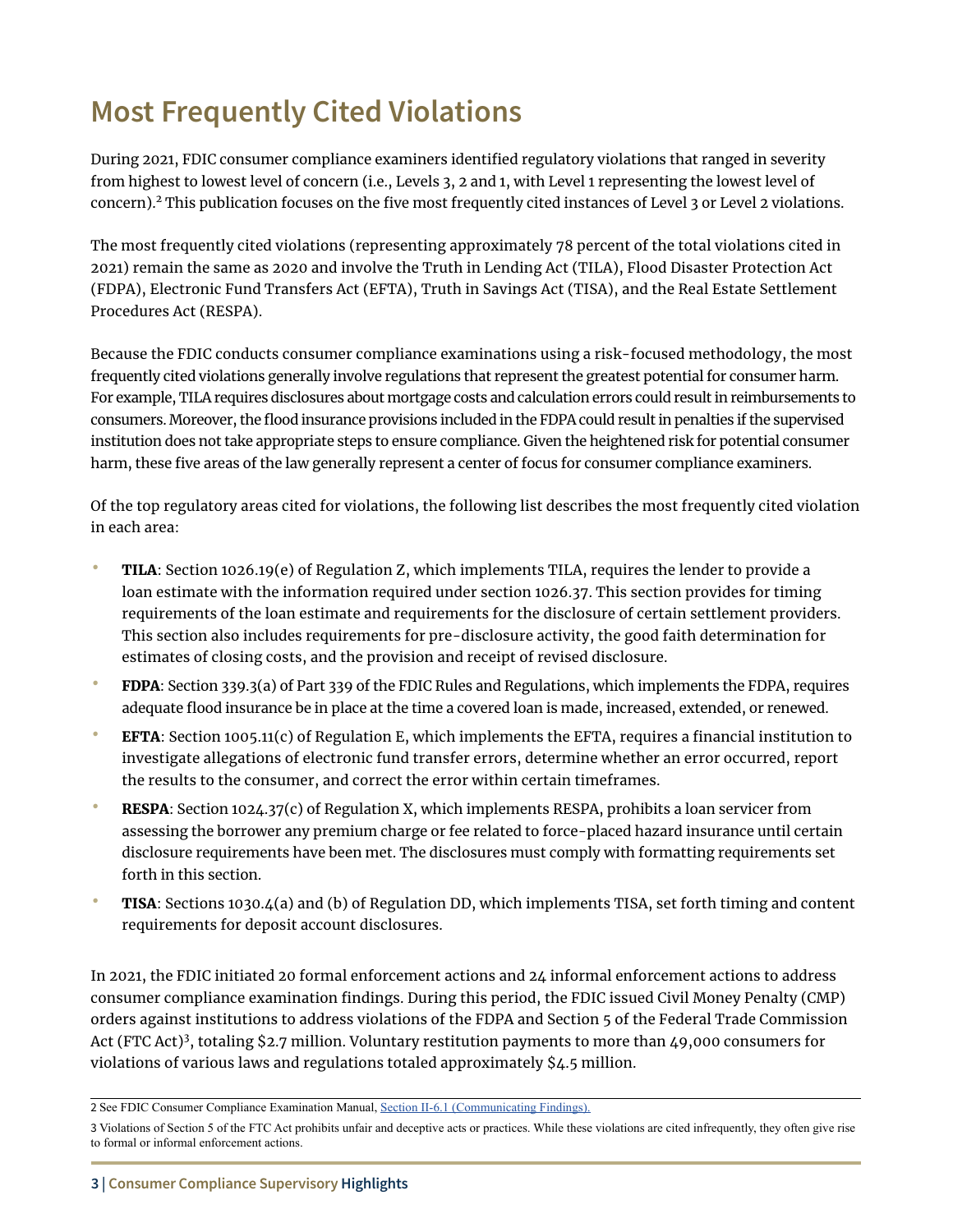#### MOST FREQUENTLY CITED STATUTES AND REGULATIONS IN 2021

| <b>Statute/Regulation</b>                      | <b>Level 3 Violations</b> |               | <b>Level 2 Violations</b> |               | <b>Total Violations</b> <sup>4</sup> |               |
|------------------------------------------------|---------------------------|---------------|---------------------------|---------------|--------------------------------------|---------------|
|                                                | #                         | $\frac{0}{0}$ | #                         | $\frac{0}{0}$ | #                                    | $\frac{0}{0}$ |
| <b>TILA</b>                                    | 15                        | $1\%$         | 573                       | 37%           | 588                                  | 38%           |
| <b>FDPA</b>                                    | 7                         | $< 1\%$       | 281                       | 18%           | 288                                  | 19%           |
| <b>EFTA</b>                                    | 2                         | $< 1\%$       | 126                       | 8%            | 128                                  | 8%            |
| <b>RESPA</b>                                   | $\mathbf{2}$              | $< 1\%$       | 97                        | 6%            | 99                                   | 7%            |
| <b>TISA</b>                                    |                           | $< 1\%$       | 95                        | 6%            | 96                                   | 6%            |
| Total 5 Most Commonly Cited<br><b>Statutes</b> | 27                        | 2%            | 1172                      | 76%           | 1199                                 | 78%           |
| All Cited Statutes in 2021                     | 36                        | 2%            | 1504                      | 98%           | 1540                                 | 100%          |



4 Level 1 violations are isolated or sporadic in nature or systemic violations that are unlikely to impact consumers or the underlying purposes of the regulation or statute. Thus, Level 1 violations are not included in this table.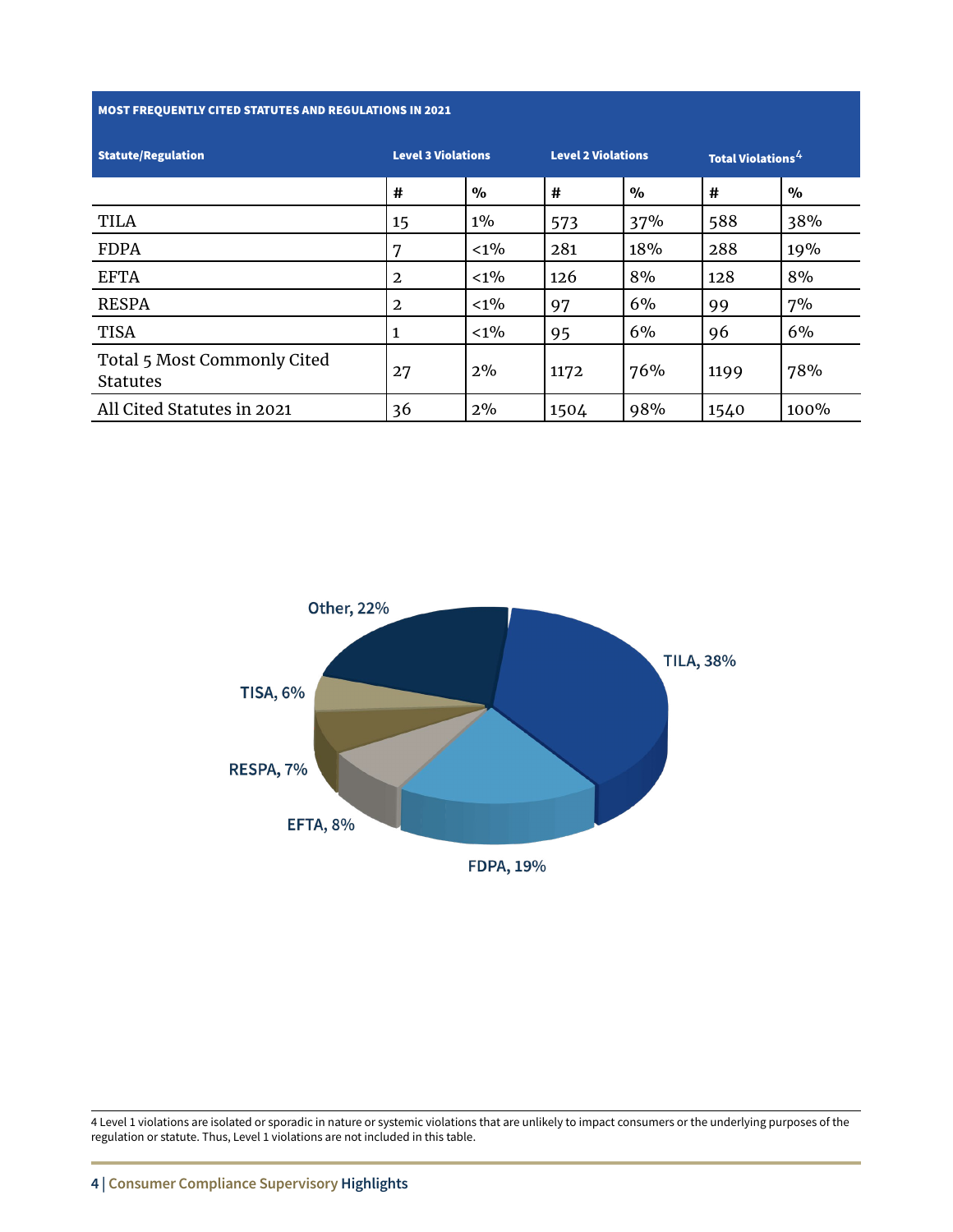# <span id="page-6-0"></span>**Consumer Compliance Examination Observations**

The following describes some of the more signifcant consumer compliance issues identifed by FDIC examiners during the consumer compliance examinations conducted in 2021. The issues include matters involving liability protections, automated overdraft programs, re-presentment of unpaid transactions, and fair lending compliance.

### **Regulation E – Liability Protections for a Consumer Deceived into Giving Authorization Credentials**

#### Background

Regulation E implements EFTA, which gives consumers certain rights when engaging in electronic fund transfers (EFTs). EFTs include transfers through automated teller machines, point of sale terminals, and automated clearinghouse systems. Regulation E outlines procedures fnancial institutions must follow for investigating and resolving EFT errors alleged by consumers. Regulation E limits consumer liability for unauthorized transfers that are reported within regulatory timeframes, and outlines procedures for resolving errors that are reported within regulatory timeframes.

#### Findings

In 2021, the FDIC noted issues involving consumers being targeted for fraud. In one instance, a third-party service provider (TPSP) managed a financial institution's deposit accounts. The consumers stated someone posing as a representative of the fnancial institution's fraud department contacted them seeking account verifcation codes. Believing they were communicating with the TPSP (working on behalf of the fnancial institution) about unauthorized activity, the consumers provided the two-factor authentication code, and it turned out the person to whom they gave the code was a scammer. The scammer then used the account credentials to steal money from the consumers' accounts.

In an attempt to limit its liability, the fnancial institution disclosed in the account agreements that neither the institution nor the TPSP would ever request the two-factor authentication code. However, the FDIC concluded that Regulation E's liability protections for unauthorized transfers apply even if a consumer is deceived into giving someone their authorization credentials. Consumer account disclosures cannot limit the protections provided for in the regulation.

The regulation's Official Interpretations expressly state that an unauthorized EFT includes a transfer initiated by a person who obtained the access device from the consumer through fraud or robbery, and that consumer negligence cannot be used as the basis for imposing greater liability than is permitted under Regulation E. On June 4, 2021, the Consumer Financial Protection Bureau (CFPB) [Frequently Asked Questions](https://www.consumerfinance.gov/compliance/compliance-resources/deposit-accounts-resources/electronic-fund-transfers/electronic-fund-transfers-faqs/#electronic-fund-transfers) issued (FAQs) on Unauthorized Electronic Fund Transfers and Error Resolution under Regulation E. The FAQs reference issues involving fraudulent account access and explain that when a consumer is fraudulently induced into sharing account access information with a third party, and a third party uses that information to make an EFT from the consumer's account, the transfer is an unauthorized EFT under Regulation E. The FAQs further explain that consumer behavior that may constitute negligence under state law does not afect the consumer's liability for unauthorized transfers under Regulation E. Further, the FAQs indicate subsequent transfers initiated with the fraudulently obtained account information (the access code) would also be considered unauthorized transfers and subject to Regulation E liability protections.

The FDIC also noted instances where deceived consumers provided their account credentials for fraudulent EFTs conducted through a money payment platform (MPP) such as Cash App, Zelle, or Venmo. When an MPP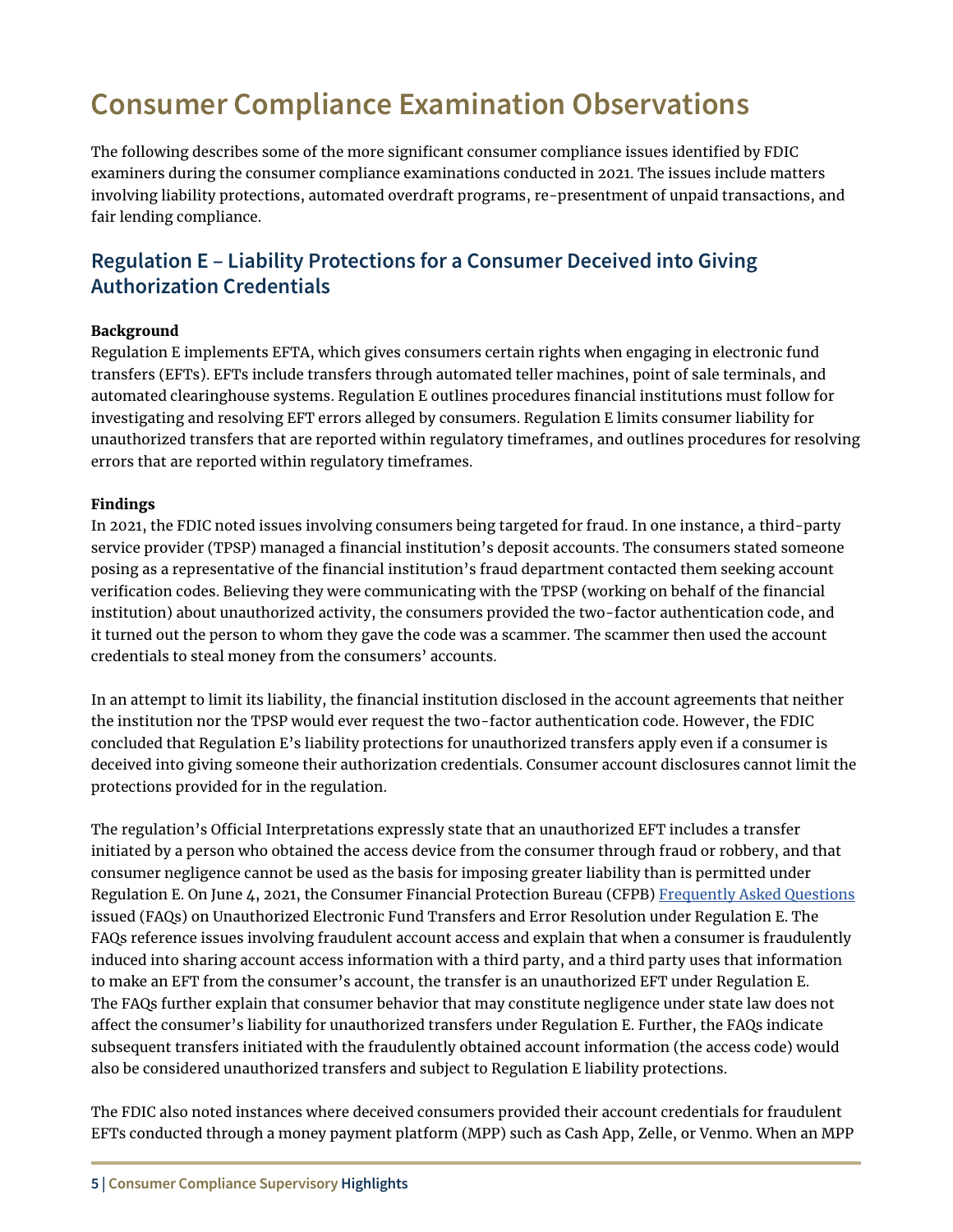<span id="page-7-0"></span>entered into an agreement with a consumer, that agreement extended to the fnancial institution holding the consumer's account. The fnancial institution, as the account holding institution, was held responsible under Regulation E. In addition, the MPP, through whose platform the EFT was made, was also held responsible, as it was considered a "fnancial institution" under Regulation E. Both the fnancial institution and MPP have investigative and error resolution obligations under Regulation E and must comply with those obligations provided the consumer gives timely notice of an alleged error under section 1005.11(b).

Regulation E also applies to peer-to-peer or "P2P" payments made through MPPs, even when the MPP has no specifc agreement regarding the MPP with the fnancial institution holding the consumer's account, provided the transmitter issues an "access device" and agrees with the consumer to provide EFT services that enable the consumer to access the account. A consumer's mobile phone and an MPP EFT application fall under Regulation E's definition of "access device." Consequently, an MPP must comply with Regulation E for transactions connected to a consumer's debit card or account. Both the fnancial institution and MPP are obligated under Regulation E to investigate EFT disputes and to limit consumer liability if, after investigation, the consumer's allegations are confirmed.

#### Mitigating Risk

Through our examination and supervisory experience, we have observed that fnancial institutions, including MPPs, can take a number of steps to mitigate the risk of not complying with Regulation E. These include:

- Reviewing account agreements and disclosures (including those with MPPs) to ensure they do not attempt to diminish or limit consumers' rights under Regulation E.
- Conducting thorough investigations of any fraud-related EFT disputes and documenting the findings. Under section  $1005.11(d)(1)$ , consumers have a right to request the documents the financial institution relied upon in making its determination.
- Educating consumers about scams and providing tips on avoiding scams.
- Reminding consumers to notify their fnancial institution if they fall victim to a scam. Prompt notifcation (and fnancial institution response) can expedite the recovery of funds.
- Implementing efective fraud detection and prevention measures, such as monitoring geographic data, spending patterns, merchant data, and IP addresses, to help detect potential fraudulent activity.<sup>5</sup>
- Training staff on Regulation E's requirements and assisting consumers alleging unauthorized transactions.

# **Automated Overdraft Programs: Conversion from Static Limit to Dynamic Limit**

#### **Background**

Automated overdraft programs authorize or decline transactions presented against insufficient funds through a computerized process. The limits used by these automated overdraft programs are either static or dynamic.6 Static limits are typically determined at account opening and seldom change. Some institutions employ fxed amounts that may range from \$100 to over \$1,000 and vary based on the type of account, while others assign the same amount to all customers. Institutions may communicate the static overdraft limit to customers at account opening, in subsequent disclosures, or through other communications,

<sup>5</sup> The [Red Flags Rule](https://www.ecfr.gov/current/title-16/chapter-I/subchapter-F/part-681#681.1) requires many businesses and organizations to implement a written Identity Theft Prevention Program designed to detect the warning signs - or red flags - of identity theft in their day-to-day operations.

<sup>6</sup> In 2013, the CFPB issued a publication "CFPB Study of Overdraft Programs: A white paper of initial data findings" a publication that explains how automated overdraft programs work and how institutions generally set overdraft coverage limits.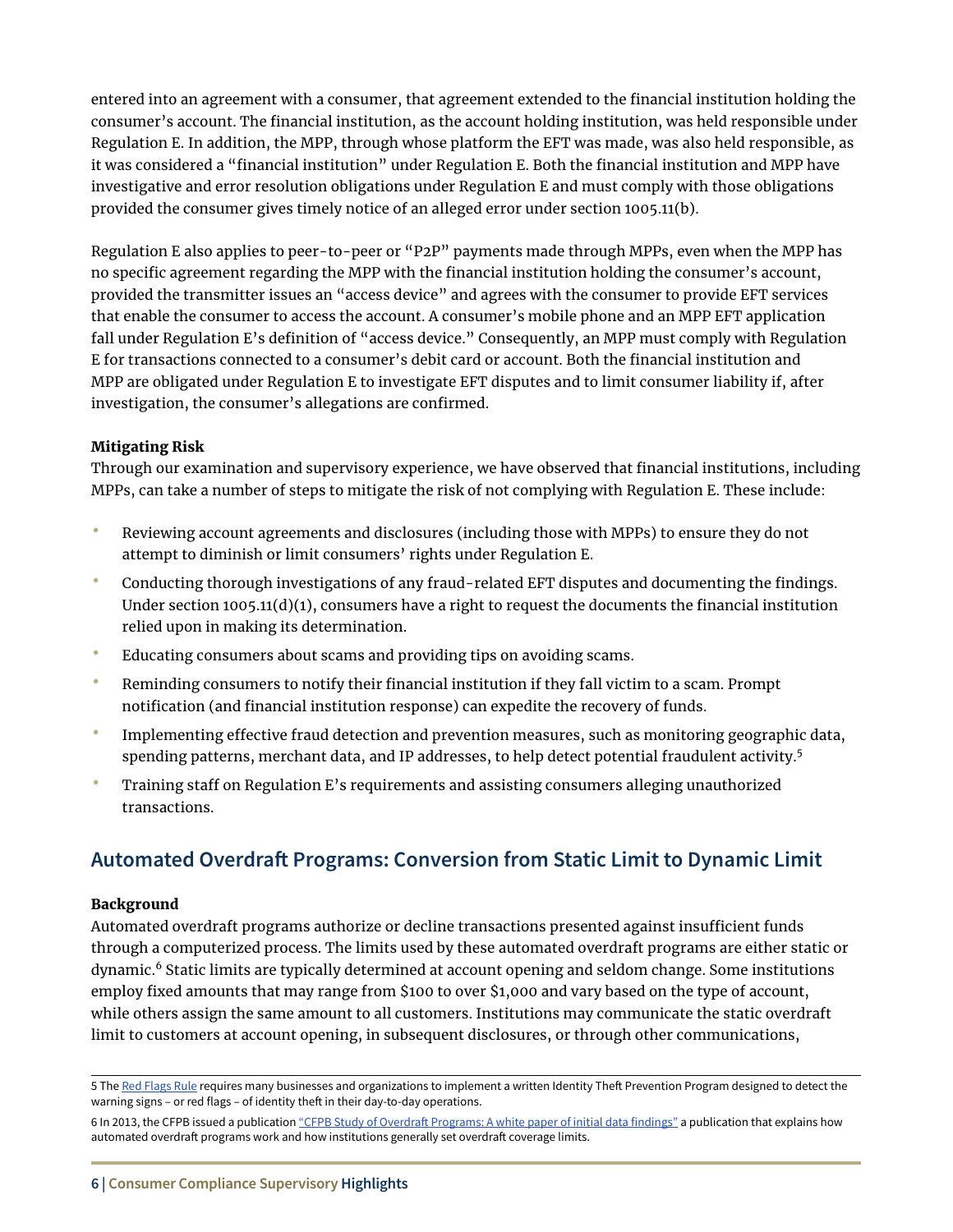including online or mobile banking systems. Dynamic limits, in contrast, vary for each customer and may change periodically (e.g., daily, weekly, monthly) as a customer's usage or relationship with the institution changes. For instance, a customer's assigned overdraft limit may be \$500 one day and reduced to zero (i.e., no assigned overdraft limit) a few days later. The dynamic limits are typically based on algorithms, or a set of rules, that weigh numerous variables and customer behaviors in an attempt to manage risk. For example, some common variables used to calculate the dynamic limit might include the age of the account, average balance, overdraft history, deposit amounts, deposit frequency, and other relationships the customer may have with the institution. Financial institutions will periodically evaluate and adjust the algorithms based on changes in policy, market conditions, customer behavior, and other factors. Institutions that use dynamic limits do not always communicate these limits to customers.

Overdraft programs must comply with all applicable Federal law and regulations, including Section 5 of the FTC Act, which prohibits unfair or deceptive acts or practices. An act or practice is unfair if it causes or is likely to cause substantial injury to consumers that is not reasonably avoidable by consumers themselves and not outweighed by countervailing benefts to consumers or to competition. An act or practice is deceptive if, in general, it is a representation, omission, or practice that is likely to mislead a consumer acting reasonably under the circumstances, and the representation, omission, or practice is material.

#### Findings

FDIC consumer compliance examinations conducted during 2021 identifed several fnancial institutions that converted their programs from a static limit to a dynamic limit. In some instances, examiners identifed concerns with how these conversions were implemented and cited violations of Section 5 of the FTC Act for deceptive acts or practices. The institutions failed to disclose sufficient information about the change from a static limit to a dynamic limit. In fact, some institutions did not provide any information to customers about the change. Specifically, institutions failed to disclose key changes such as:

- Replacement of the fixed amount with an overdraft limit that may change and could change as frequently as daily.
- Use of a new overdraft limit that may be lower or higher, at times, than the fixed amount to which the customer had become accustomed.
- Suspension of the overdraft limit when it falls to zero and how such a change may result in transactions being returned unpaid to merchants/third parties due to insufficient funds.

The FDIC deemed the above omissions material. The financial institutions' disclosures omitted necessary information that customers needed to make an informed decision about how the new dynamic limit overdraft program operated. The customers did not have sufficient information about the new program to understand how to avoid fees associated with an overdraft or for transactions declined for payment. Changes in overdraft coverage without adequate disclosure resulted in consumer harm.

#### Mitigating Risk

The FDIC has observed certain risk-mitigating activities institutions may consider to mitigate the risk when implementing automated overdraft programs with a dynamic limit. These include:

• Providing clear and conspicuous information to existing customers so they have advance notice of how the change from a fixed overdraft limit to a dynamic limit will affect them. This is especially important when the bank previously disclosed the amount of the fixed overdraft limit to customers.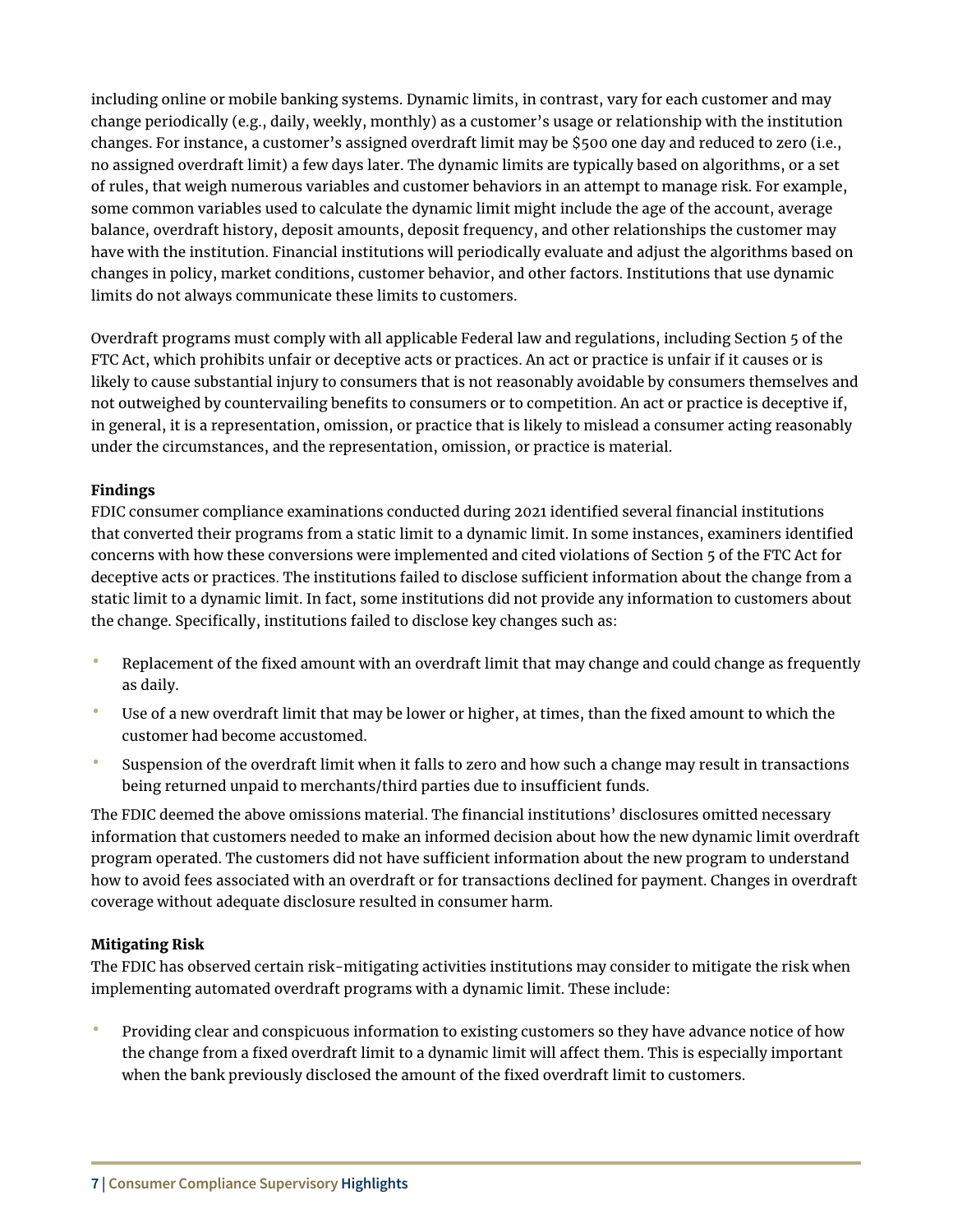- <span id="page-9-0"></span>• Disclosing changes to overdraft limits in real time to consumers, as these vary, with the opportunity for consumers to adjust their behavior.
- Reviewing and revising account opening disclosures or other communications used to inform new customers about the automated overdraft program to avoid engaging in deceptive practices.
- Explaining that the dynamic limit is established based on algorithms, or a set of rules, that weigh numerous variables and customer behaviors, how the limit may change (including the frequency of change), and how the limit may be suspended or reduced to zero when eligibility criteria are no longer met.
- Training customer service and complaint processing staff to explain the features and terms of the automated overdraft program's dynamic features. This training should be provided to staff who work with new customers as well as those who work with existing customers.

### **Re-presentment of Unpaid Transactions: Heightened Risk for Section 5 Violations**

#### Background

Financial institutions commonly charge a non-sufficient funds (NSF) fee when a charge is presented for payment but cannot be covered by the balance in the account. Some financial institutions charged additional NSF fees for the same transaction when a merchant re-presented an automated clearinghouse (ACH) payment or check on more than one occasion after the transaction was declined. Disclosure and fee practices for re-presentments may result in heightened risk of violations of Section 5 of the FTC Act, which covers both business and consumer accounts. Re-presentment practices have recently been spotlighted in public statements by other Federal and state regulators, and announcements by fnancial institutions including those regulated by the FDIC. Re-presented transactions have also been the subject of a number of recent class action lawsuits involving fnancial institutions, including some supervised by the FDIC. These lawsuits generally allege breach of contract due to the omission of key terms related to the assessment of representment fees. Lawsuit settlements have resulted in customer restitution and legal fee reimbursements.

#### Findings

During 2021, the FDIC identified consumer harm when financial institutions charged multiple NSF fees for the re-presentment of unpaid transactions. Some disclosures and account agreements explained that one NSF fee would be charged "per item" or "per transaction." These terms were not clearly defined and disclosure forms did not explain that the same transaction might result in multiple NSF fees if re-presented.

While case-specific facts would determine whether a practice is in violation of a law or regulation, the failure to disclose material information to customers about re-presentment practices and fees may be deceptive. This practice may also be unfair if there is the likelihood of substantial injury for customers, if the injury is not reasonably avoidable, and if there is no countervailing benefit to customers or competition. For example, there is risk of unfairness if multiple fees are assessed for the same transaction in a short period of time without sufficient notice or opportunity for consumers to bring their account to a positive balance.

Additionally, although class action settlements may result in banks providing some restitution to its customers, the FDIC has determined that, in some instances, the restitution provided did not fully redress the harm caused by the practice. As such, the FDIC required such institution to provide additional restitution.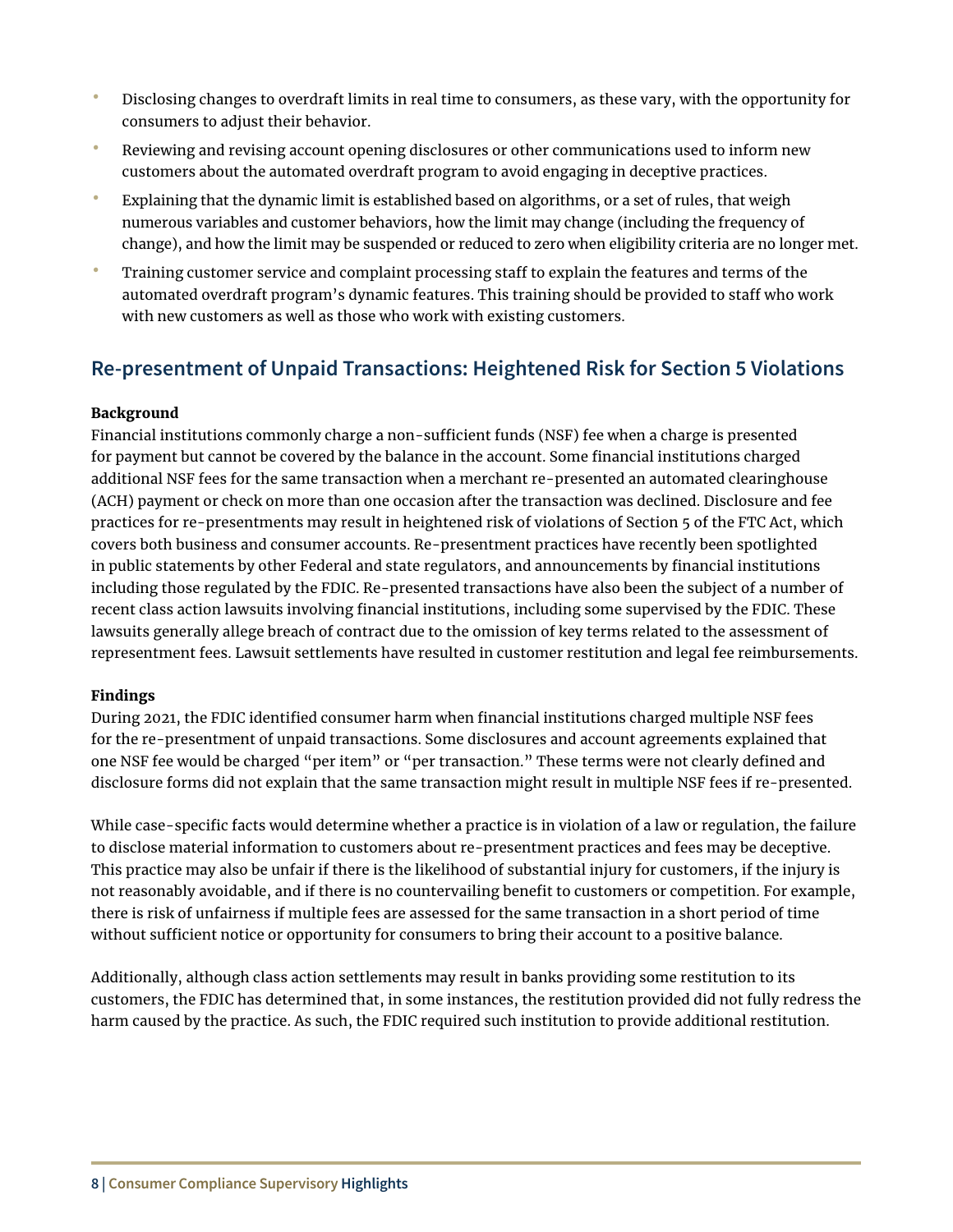#### <span id="page-10-0"></span>Mitigating Risk

The FDIC has observed various risk-mitigating activities that fnancial institutions have taken to reduce potential risk of consumer harm and avoid potential violations of Section 5 of the FTC Act. These include:

- Eliminating NSF fees.
- Declining to charge more than one NSF fee for the same transaction, regardless of whether the item is represented.
- Disclosing the amount of NSF fees and how such fees will be imposed, including:
	- $\circ$  Information on whether multiple fees may be assessed in connection with a single transaction;
	- $\circ$  The frequency with which such fees can be assessed; and
	- $\circ$  The maximum number of fees that can be assessed in connection with a single transaction.
- Reviewing customer notifcation practices related to NSF transactions and the timing of fees to provide the customer with an ability to avoid multiple fees for re-presented items.
- Conducting a comprehensive review of policies, practices, and disclosures related to re-presentments to ensure the manner in which NSF fees are charged is communicated clearly and consistently.
- Working with service providers to retain comprehensive records so that re-presented items can be identified.

# **Fair Lending**

#### Background

The FDIC conducts a fair lending review as part of every consumer compliance examination. The fair lending review evaluates a supervised institution's compliance with the anti-discrimination laws and regulations, including the Equal Credit Opportunity Act (ECOA) and the Fair Housing Act (FHA). While the vast majority of supervised institutions maintain efective compliance programs, the FDIC does occasionally identify violations. In the rare instance when the FDIC has reason to believe a creditor is engaged in a pattern or practice of discrimination in violation of ECOA, the FDIC is required, by law, to refer the matter to the Department of Justice (DOJ). In 2021, the FDIC referred two fair lending matters to the DOJ.

#### Findings

For one fair lending matter referred to the DOJ in 2021, the institution had a policy of using the Cohort Default Rate (CDR) to determine who could apply for private student loan debt consolidation and refnance loans. In general, the CDR is published by the U.S. Department of Education to show the percentage of a school's borrowers who default on certain loans. In addition to other criteria, the institution used the CDR as an eligibility threshold to determine which students could apply for credit. In general, the CDR cutofs resulted in the disproportionate exclusion of people who attended Historically Black Colleges and Universities (HBCUs) from applying for credit, as certain HBCUs had CDRs that exceeded the cutof chosen by the institution. While the institution's use of the CDR to determine school-specifc eligibility requirements constituted a neutral policy, the policy had a disparate impact on the prohibited basis of race, given that the graduates of HBCUs were disproportionately Black.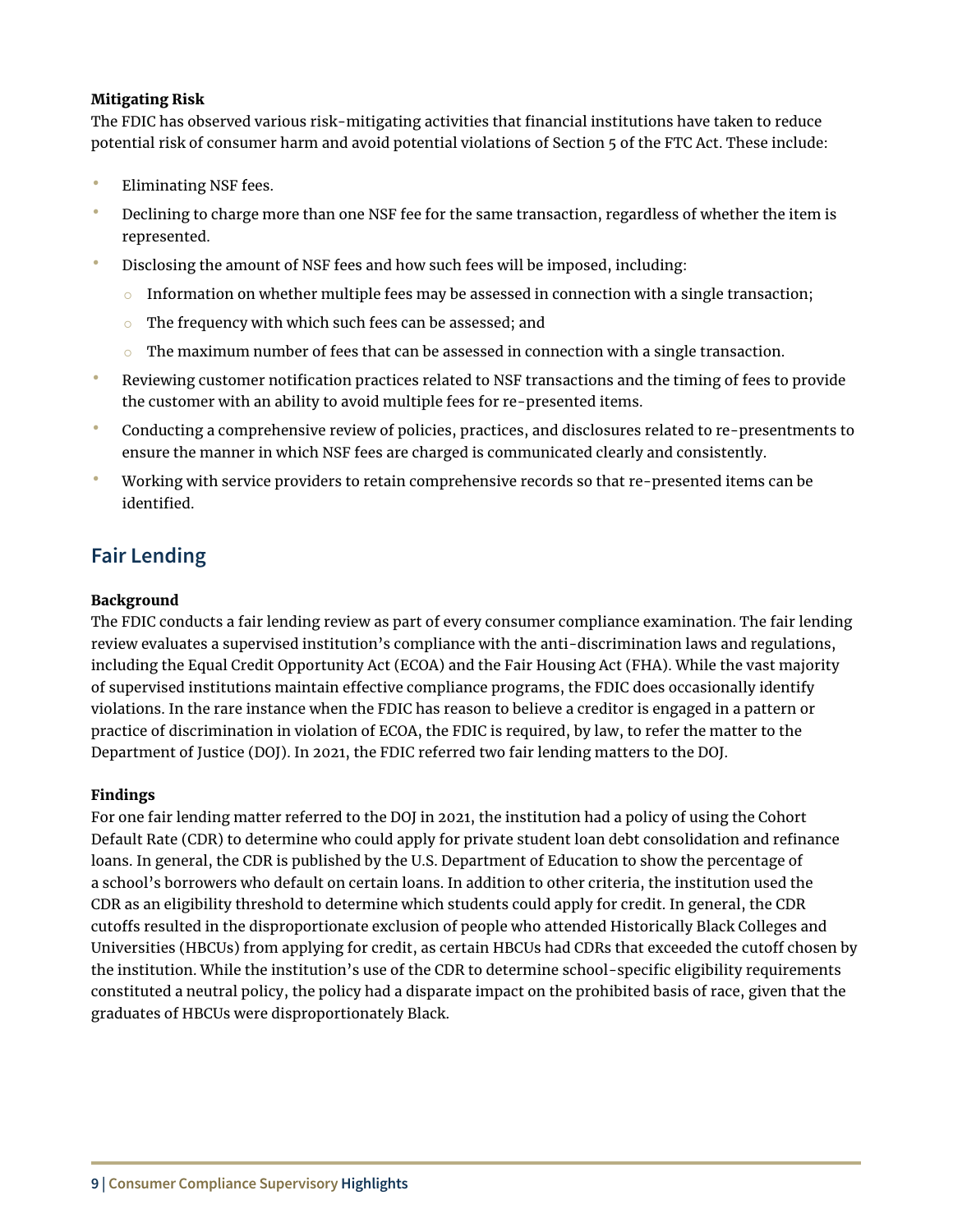For the other fair lending matter referred to the DOJ in 2021, the FDIC concluded there was reason to believe that an institution engaged in a pattern or practice of illegal credit discrimination on the prohibited basis of race by redlining in certain markets in the institution's lending area. Specifcally, the FDIC evaluated the institution's reported Home Mortgage Disclosure Act data and lending activity in majority-Black census tracts. The FDIC also analyzed the institution's branching, as well as its marketing and outreach in those areas. As a result, the FDIC concluded that the institution was not making credit available to certain geographic areas based on the racial composition of those areas.

#### Mitigating Risks

A strong compliance management system helps ensure fnancial institutions treat consumers fairly by operating in compliance with fair lending laws. The [FDIC's Banker Resource Center](https://www.fdic.gov/resources/bankers/) provides information to help [support fair lending compliance](https://www.fdic.gov/resources/bankers/fair-lending/). In addition, banks may consider the following to mitigate fair lending risks:

- Maintaining written policies and procedures that include information for lending staff to reference when applying credit decision criteria and determining whether borrowers are creditworthy.
- Reviewing any requirements or other criteria used to screen potential applicants to ensure there is no discriminatory impact.
- Understanding the bank's reasonably expected market area, and the demographics of the geographies within that area.
- Evaluating the methods by which the bank obtains loan applications, including any marketing or outreach efforts and branches.
- Assessing the bank's lending performance within its reasonably expected market area.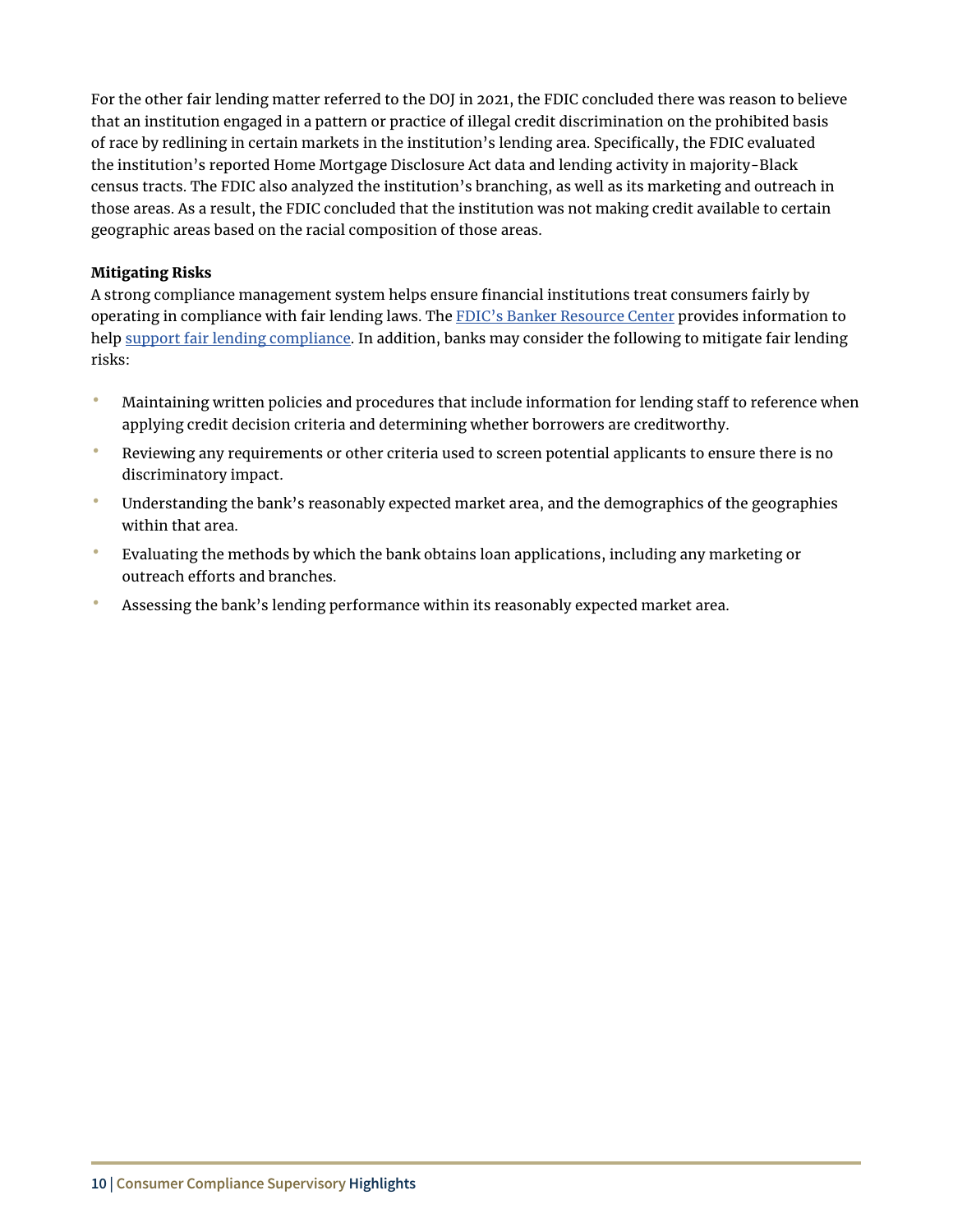# <span id="page-12-0"></span>**Regulatory and Other Developments**

The following provides information on matters relevant to consumer compliance laws and regulations that were issued or fnalized in 2021 or scheduled to become efective in 2022. Additionally, this section includes information on efforts to modernize CRA.

### **Community Reinvestment Act Rulemaking**

On July 20, 2021, [the FDIC announced](https://www.fdic.gov/news/press-releases/2021/pr21067.html) its commitment to working with the Board of Governors of the Federal Reserve System (Federal Reserve Board) and the Office of the Comptroller of the Currency (OCC) to jointly strengthen and modernize the regulations implementing the CRA. Since this announcement, the agencies have continued to work together to develop a joint notice of proposed rulemaking building on the Federal Reserve Board's September 2020 Advance Notice of Proposed Rulemaking. The FDIC is committed to working toward a uniform application of the CRA framework to ensure banks meet the credit needs of their communities while clarifying the types of activities for which banks can obtain credit under the CRA, the locations for which banks can obtain such credit, and the amount of credit banks will receive.

### **Conducting Due Diligence on Financial Technology Companies**

On August 27, 2021, the FDIC, the Federal Reserve Board, and the OCC issued the [Conducting Due Diligence](https://www.fdic.gov/news/press-releases/2021/pr21075a.pdf)  [on Financial Technology Companies: A Guide for Community Banks](https://www.fdic.gov/news/press-releases/2021/pr21075a.pdf) (Guide), which is intended to help community banks conduct due diligence when considering relationships with fnancial technology (fntech) companies. While the Guide is written from a community bank perspective, the fundamental concepts may be useful for banks of varying sizes and for other third-party relationships. Community banks can tailor how to use the Guide depending on their specific circumstances, the risks posed by each third-party relationship, and the related product, service, or activity offered by the fintech company.

The Guide focuses on six key due diligence topics, including relevant considerations, potential sources of information and illustrative examples. Banks should consider, as appropriate, other risk factors, considerations, and sources of information, depending on the unique relationship and the role of the fntech company. Use of the Guide is voluntary and does not anticipate every type of third-party relationship and risk.

# **Financial Institutions' Use of Artificial Intelligence, including Machine Learning**

On March 29, 2021, the FDIC, the Federal Reserve Board, the OCC, the CFPB, and the National Credit Union Administration (the agencies) issued a Request for Information (FDIC Financial Institution Letter ([FIL\)](https://www.fdic.gov/news/financial-institution-letters/2021/fil21020.html)  [20-2021](https://www.fdic.gov/news/financial-institution-letters/2021/fil21020.html)) seeking information and comments on the use of artifcial intelligence (AI), including machine learning, by fnancial institutions. The agencies support responsible innovation by fnancial institutions and recognize AI has the potential to offer improved efficiency, enhanced performance, and cost reduction for fnancial institutions, as well as benefts to consumers and businesses. Likewise, as with any activity or process in which a bank engages, identifying and managing risks are key. The request sought information on fnancial institutions' risk management practices related to the use of AI; challenges facing fnancial institutions when developing, adopting, and managing AI and its risks; and benefits to financial institutions and their customers from the use of AI. The request also sought views on the use of AI in fnancial services, which will help the agencies determine whether any clarification would be helpful for financial institutions'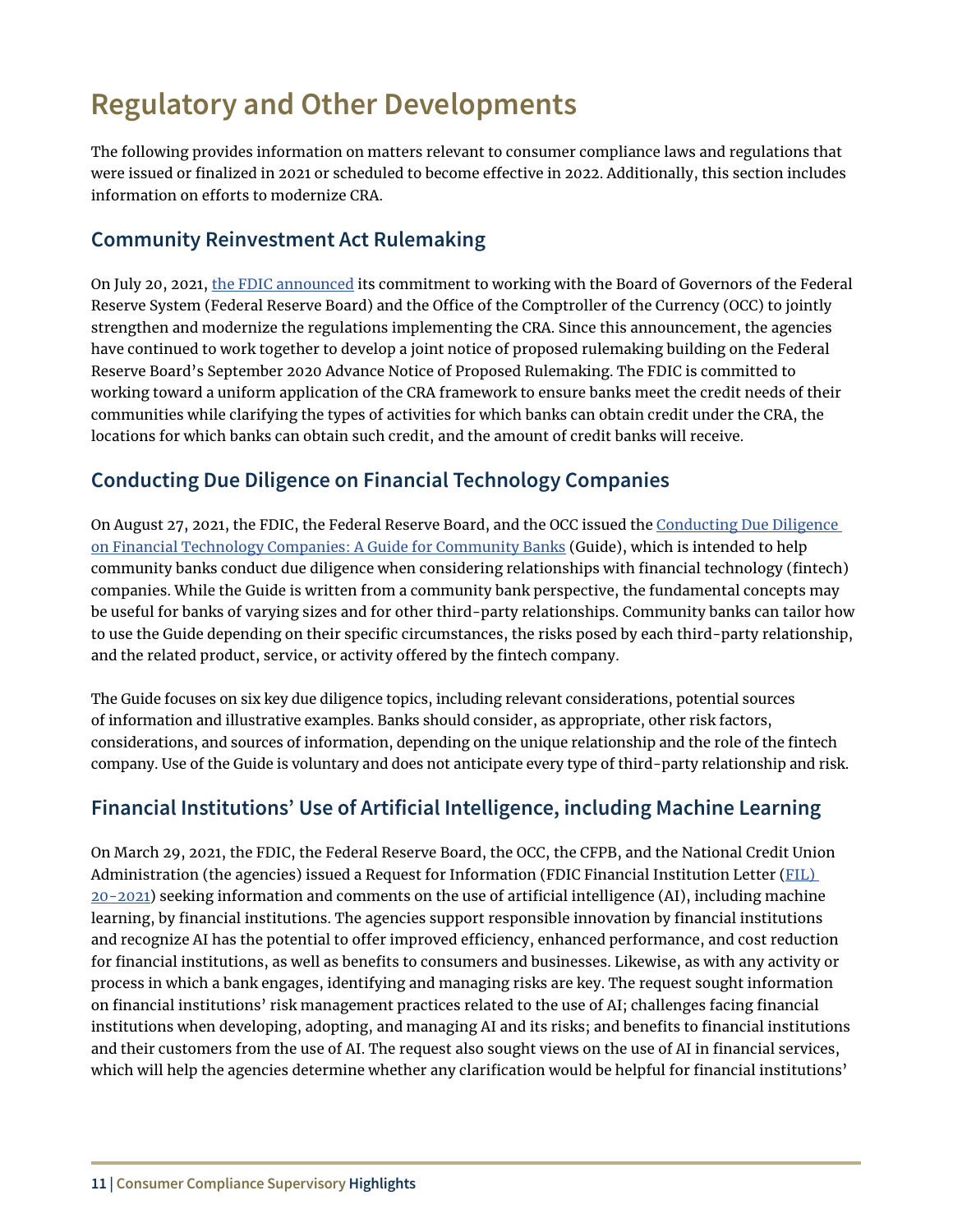<span id="page-13-0"></span>use of AI in a safe and sound manner and in compliance with applicable laws and regulations, including those related to consumer protection. The comment period ended on July 1, 2021, and the agencies are considering the comments received. Refer to FDIC FIL-20-2021 for additional details.

### **Proposed Interagency Guidance on Third-Party Relationships: Risk Management**

On July 13, 2021, [FIL-50-2021](https://www.fdic.gov/news/financial-institution-letters/2021/fil21050.html) announced that the FDIC, along with other Federal banking agencies, sought comment on proposed guidance on managing risks associated with third-party relationships. The proposed guidance offers a framework of sound risk management principles to assist banking organizations in managing third-party relationships, and promotes compliance with all applicable laws and regulations, including those related to consumer protection. The proposed guidance takes into account the level of risk, complexity, and size of the banking organization and the nature of the third-party relationship. If fnalized, the proposed guidance would replace each agency's existing guidance on this topic. A copy of the proposed guidance is on [the FDIC's website.](https://www.fdic.gov/news/press-releases/2021/pr21061a.pdf) The comment period ended on October 18, 2021, and the agencies are considering the comments received.

# **Rule on the Role of Supervisory Guidance**

On January 19, 2021, the FDIC issued [FIL 03-2021](https://www.fdic.gov/news/financial-institution-letters/2021/fil21003.html) to announce that the FDIC Board of Directors adopted a final rule to clarify and codify the role of supervisory guidance. The FDIC, OCC, the Federal Reserve Board, CFPB, and the National Credit Union Administration had previously published a joint proposed rule to codify the Interagency Statement on the Role of Supervisory Guidance ( $FIL - 49 - 2018$ ), with clarifying changes, as an appendix to proposed rule text. On January 19, 2021, the FDIC adopted the proposed rule without substantive change. In general, the fnal rule reiterates the distinction between regulation and supervisory guidance and clarifes the FDIC's policies and practices to:

- Limit the use of numerical thresholds in guidance;
- Reiterate that examiners will not base supervisory criticisms on a "violation" of or "non-compliance" with supervisory guidance;
- Reduce the issuance of multiple supervisory guidance on the same topic;
- Make the role of supervisory guidance clear in communications to examiners and supervised fnancial institutions; and
- Encourage supervised institutions to discuss questions about supervisory guidance with their appropriate agency contact.

# **National Flood Insurance Program – Risk Rating 2.0**

On October 1, 2021, the Federal Emergency Management Agency (FEMA) began implementing its new pricing methodology, called [Risk Rating 2.0](https://www.fema.gov/flood-insurance/risk-rating), to calculate flood insurance premiums. This new methodology moves away from a reliance on flood zone mapping to leverage industry best practices and technology, thus enabling FEMA to deliver rates that are actuarially sound, equitable, easier to understand, and more refective of a property's flood risk. Risk Rating 2.0 does not affect the mandatory purchase requirements.

FEMA is implementing Risk Rating 2.0 in two phases: 1) as of October 1, 2021, new policies are subject to the new methodology; and 2) all the remaining policies renewing on or after April 1, 2022, will be subject to the new rating methodology.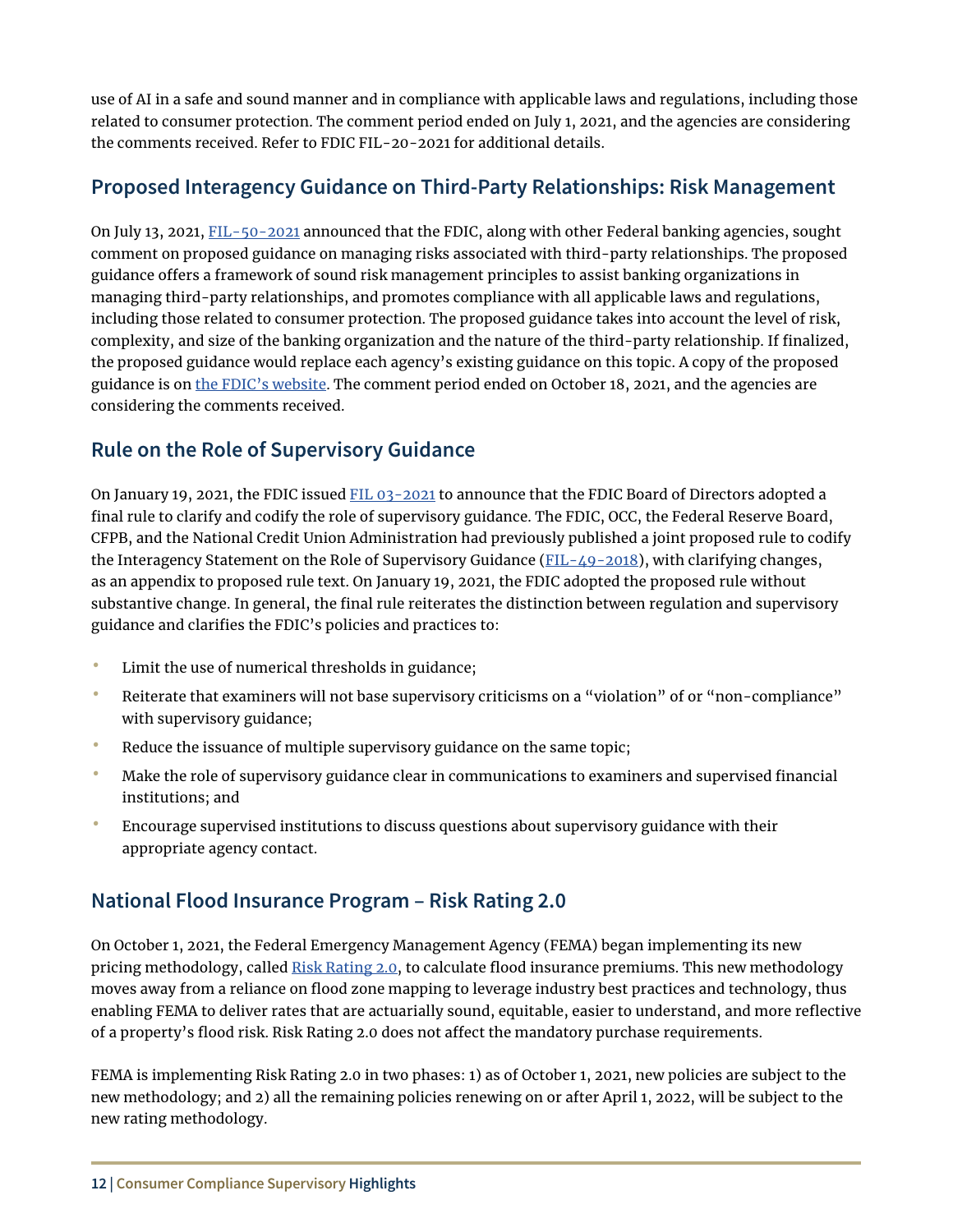<span id="page-14-0"></span>Although food zones on a Flood Insurance Rate Map (FIRM) will not be used to calculate a property's flood insurance premium, flood zones will still be used for floodplain management purposes (i.e., all new construction and substantial improvements to buildings in Zone V must be elevated on pilings, posts, piers, or columns). Further, lenders will continue to use FIRMs to determine if a building is located within a special food hazard area (SFHA) and must continue to complete the Standard Flood Hazard Determination (SFHD) form for each covered loan as required by 12 C.F.R. 339.6(a). If a building securing a covered loan is located in an SHFA, the lender must require the borrower to obtain the appropriate amount of flood insurance coverage in accordance with the mandatory purchase requirements as defned under 42 U.S.C. § 4012a(b), as implemented by 12 C.F.R. 339.3(a).

If there is a discrepancy regarding whether a property is located in a SFHA, the borrower may use FEMA's Letter of Map Amendment process to review the determination. Pricing for flood insurance policies issued by a private food insurer and National Flood Insurance Program (NFIP) policies that have not yet been issued under Risk Rating 2.0 may still include the flood zone on a declarations page. In these cases, lenders need not reconcile a flood zone discrepancy.

### **Notice of Proposed Rulemaking on False Advertising, Misrepresentation of Insured Status, and Misuse of the FDIC's Name or Logo**

The FDIC observed an increasing number of instances where fnancial service providers or other entities or individuals misused the FDIC's name or logo, or made false or misleading representations that would suggest to the public that these providers' products are FDIC-insured.

On May 10, 2021, the FDIC issued [a notice of proposed rulemaking](https://www.fdic.gov/news/board-matters/2021/2021-04-21-notational-fr-a.pdf) under its statutory authority under the Federal Deposit Insurance Act section  $18(a)(4)$ , which prohibits any person from making false or misleading representations about deposit insurance or misusing the FDIC's name or logo. The proposed rule would establish a more transparent process that will promote stability and public confdence in FDIC deposit insurance and the nation's fnancial system. Specifcally, the proposed rule would describe the: (1) process by which the FDIC will identify and investigate conduct that may violate section  $18(a)(4)$ ; (2) standards under which such conduct will be evaluated; and (3) procedures which the FDIC will follow when formally and informally enforcing section  $18(a)(4)$ . The comment period ended on July 9, 2021, and the FDIC is reviewing the comments received and expects to issue the fnal rule in 2022. Separately, on April 9, 2021, the FDIC re-issued a request for information (RFI) regarding the FDIC Sign and Official Advertising Requirements, which overlaps to a degree with this proposed rule. For example, the RFI asks about how to deal with parties that may be fraudulently impersonating insured depository institutions, which necessarily relates to the proposed rule.

# **Simplification of Deposit Insurance Rules for Trust and Mortgage Servicing Accounts**

On July 20, 2021, the FDIC [published a proposed rule](https://fdicgov.sharepoint.com/teams/FDICTeamsDCP--None--SupervisoryHighlightsTEAM/Shared%20Documents/General/2022%20Supervisory%20Highlights%20Draft%20for%20Review/fdic.gov/news/financial-institution-letters/2021/fil21051.html) to amend the deposit insurance regulations for trust accounts and mortgage servicing accounts. The final rule, issued on January 21, 2022, is intended to make the deposit insurance rules easier to understand for depositors and bankers, facilitate more timely insurance determinations for trust accounts in the event of a bank failure, and enhance consistency of insurance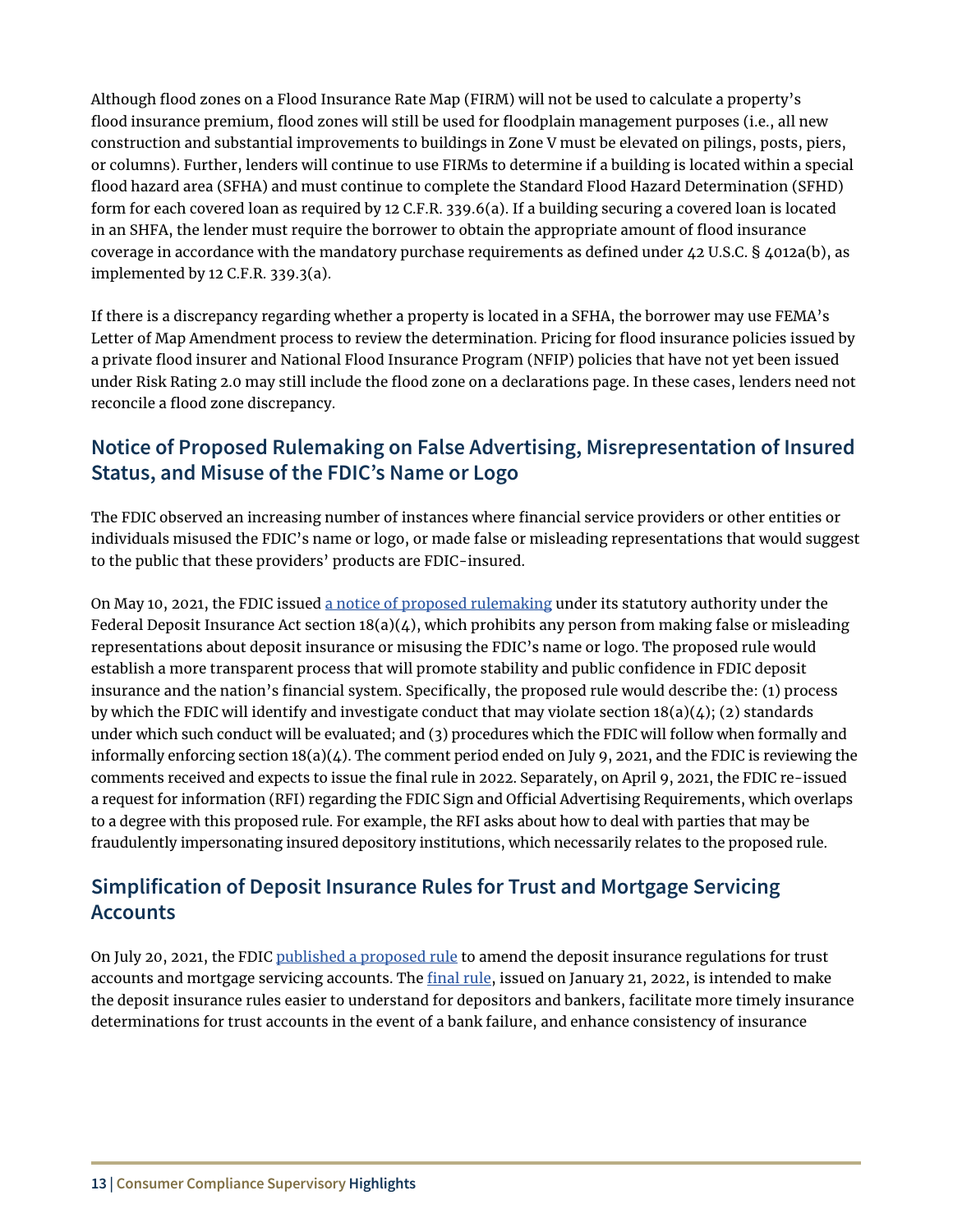<span id="page-15-0"></span>coverage for mortgage servicing account deposits. Under the fnal rule, the revocable and irrevocable trust deposit insurance categories are merged into a new "trust accounts" category. In addition, the rule establishes a simpler, common formula for calculating coverage for both revocable and irrevocable trusts. Furthermore, under the fnal rule, an owner's trust deposits would be insured in an amount up to \$250,000 for each of the trust beneficiaries, not to exceed five, regardless of whether a trust is revocable or irrevocable; this would provide for a maximum amount of deposit insurance coverage of \$1,250,000 for trust deposits, per owner, per insured depository institution. Finally, mortgage servicers' advances of principal and interest funds on behalf of mortgagors in a mortgage servicing account would be insured up to \$250,000 per mortgagor, consistent with the coverage for payments of principal and interest collected directly from mortgagors. The rule will take effect on April 1, 2024.

# **Transitioning from the London Interbank Ofered Rate (LIBOR)**

On December 7, 2021, the CFPB finalized a rule facilitating the transition away from the LIBOR interest rate [index for consumer fnancial products](https://files.consumerfinance.gov/f/documents/cfpb_facilitating-libor-transition_final-rule_2021-12.pdf). The rule establishes requirements for how creditors must select replacement indices for existing LIBOR-linked loans after April 1, 2022. No new fnancial contracts may reference LIBOR as the relevant index after the end of 2021. Starting in June 2023, LIBOR can no longer be used for existing financial contracts.

Efective April 1, 2022, the fnal rule includes closed-end credit provisions that require creditors to choose an index comparable to LIBOR when changing the index of a variable rate loan, or consider it a refnancing for purposes of Regulation Z. For open-end loans, the rule adds LIBOR-specifc provisions to permit creditors or card issuers for home equity lines of credit (HELOC) and credit card accounts to replace the LIBOR index and adjust the margin used to set a variable rate on or after April 1, 2022, if certain conditions are met. The rule also fnalizes change-in-terms notice requirements proposed by the CFPB for disclosing margin reductions for HELOCs and credit card accounts when LIBOR is replaced. These disclosure requirements are efective April 1, 2022, with a mandatory compliance date of October 1, 2022. The rule also amends Regulation Z to address how to re-evaluate rate increases on credit card accounts when transitioning from using a LIBOR index to a replacement index.

In addition, on July 29, 2021, the FDIC issued [FIL-54-2021](https://www.fdic.gov/news/financial-institution-letters/2021/fil21054.html) to provide answers to FAQs about the impact of LIBOR transitions on regulatory capital instruments. Among other things, the FAQs address the issue of changing a reference rate from LIBOR to an alternative rate and clarify that such a transition would not change the capital treatment of the instrument, provided the alternative rate is economically equivalent with the LIBOR-based rate. The FAQs can be found on [the FDIC's website](https://www.fdic.gov/news/financial-institution-letters/2021/fil21054a.pdf).

# **FDIC Risk Assessments Relating to the CARES Act and Mortgage Servicing**

On March 27, 2020, the Coronavirus Aid, Relief, and Economic Security Act (CARES Act) was signed into law to provide relief to those who are impacted by the COVID-19 emergency. The CARES Act includes various provisions that afect fnancial institutions and their customers. In addition to CARES Act-mandated forbearance, mortgage servicers offered debt relief options to borrowers facing hardships related to the COVID-19 pandemic. In 2020, the FDIC conducted targeted risk assessments of certain fnancial institutions to assess any challenges, issues, or concerns related to the CARES Act, and to determine the extent to which the institutions implemented relevant CARES Act provisions. Although there were challenges with the high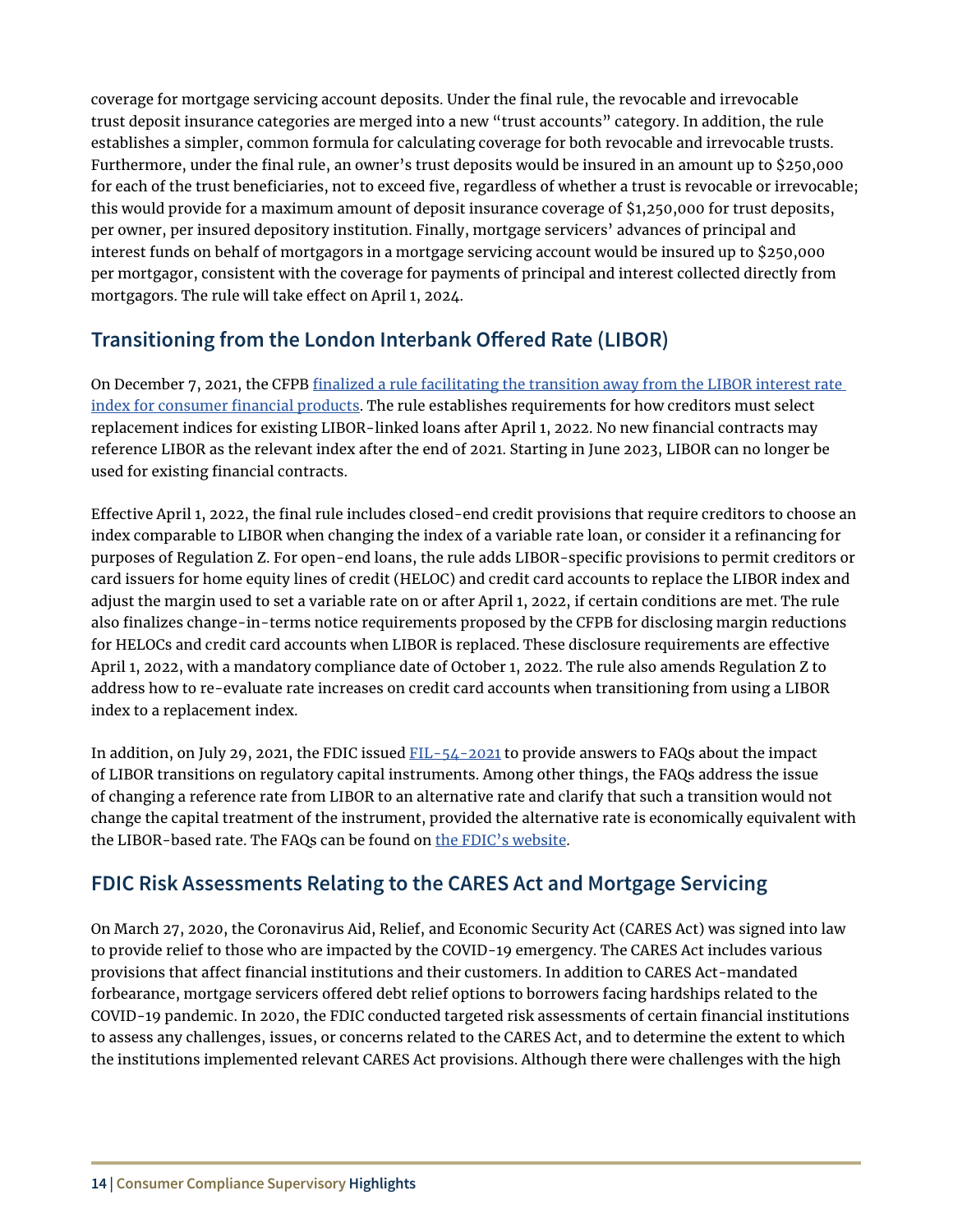volume of COVID-19-related mortgage requests and questions from customers, as well as internal eforts to maintain a healthy workforce, the FDIC found supervised institutions had compliance management systems that identifed, mitigated, and responded to consumer compliance risks in the institution's operations, and associated products and services.

In 2021, the FDIC conducted follow-up risk assessments of FDIC-supervised institutions with signifcant mortgage servicing portfolios. This included institutions that participated in the 2020 risk assessment, as well as others with signifcant mortgage servicing portfolios. Overall, the FDIC's 2021 risk assessments found supervised institutions reported relatively low volumes of loans in forbearance, particularly when compared to the total volume of loans in forbearance at the peak of the pandemic, and to total loans serviced. The institutions also reported they do not anticipate elevated levels of borrowers seeking additional debt relief assistance. The institutions noted they had adjusted resources and implemented programs, processes, and monitoring throughout the pandemic that have allowed for successful management of forbearance plans and all loss mitigation eforts. Though COVID-19 presented serious challenges, supervised institutions created or revised policies and procedures, provided ongoing training, and exhibited efective oversight to support compliance with the CARES Act and mortgage servicing rules.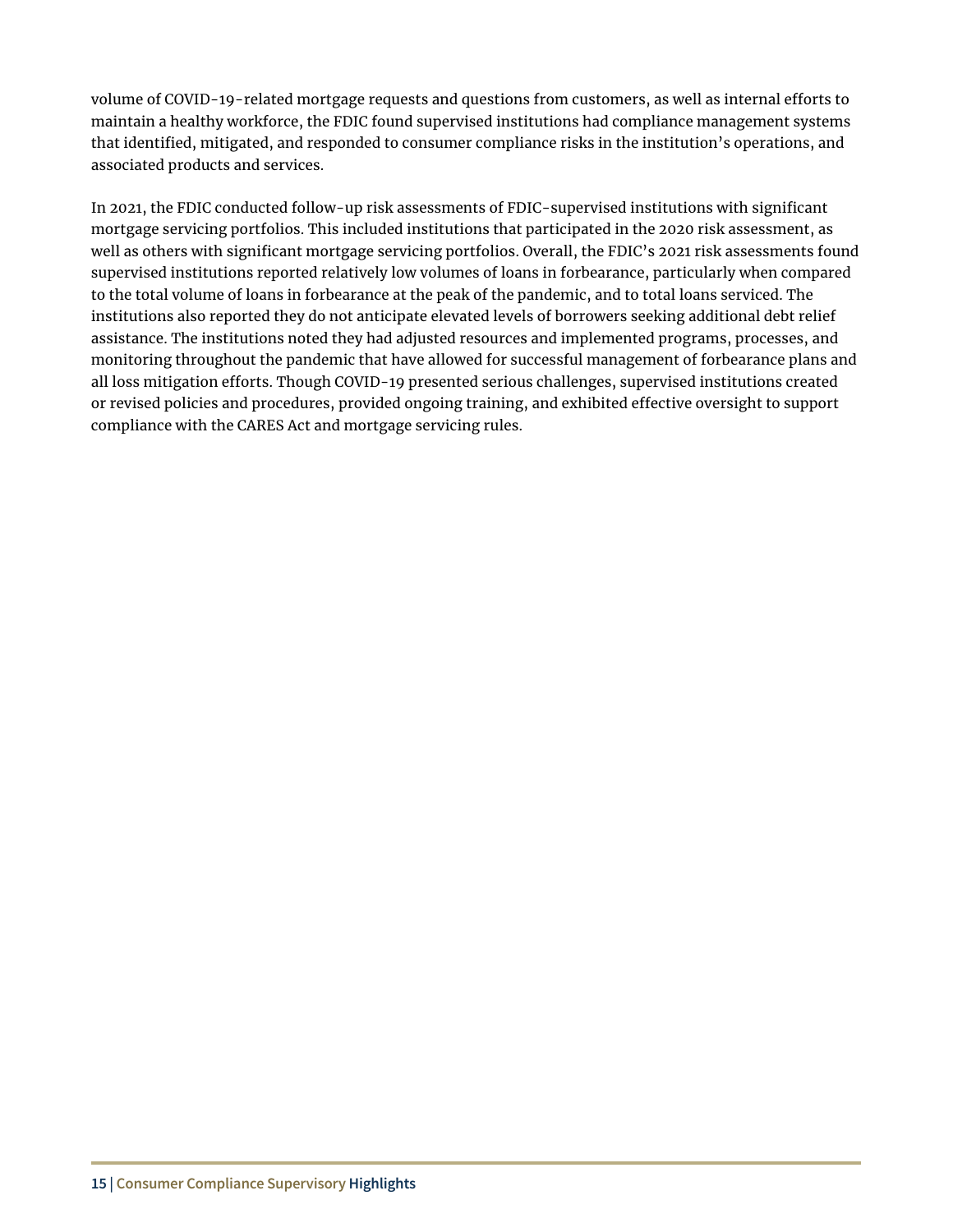# <span id="page-17-0"></span>**Resources for Financial Institutions**

The FDIC provides resources for financial institutions to support their efforts to serve and meet the needs of their communities. In addition, these resources may provide information that can help institutions stay current with regulatory developments and provide guidance on consumer compliance topics.

### **Banker Resource Center**

The [FDIC's Banker Resource Center](https://www.fdic.gov/resources/bankers/) provides supervisory resources for banking professionals. The site includes links to applicable laws and regulations, frequently asked questions, archived webcasts and teleconferences, statements of policy, and other information issued either on an interagency basis or individually by the FDIC. It also contains links to published materials from other agencies.

On December 23, 2021, the FDIC released five mortgage-servicing videos for the Technical Assistance Video [Program](https://www.fdic.gov/news/financial-institution-letters/2021/fil21079.html). The videos provide a high-level overview to help FDIC-supervised institutions understand and comply with the mortgage servicing rules. The frst video provides an overview of mortgage servicing and describes how to determine whether a servicer meets the defnition of a small servicer under Regulation Z. The second video discusses key provisions for which small servicers do not have an exception. These are the provisions with which all servicers, small and large, must comply. The third video provides an overview of some of the requirements from which small servicers are exempt. The fourth video discusses successors in interest, including the defnition of successor in interest and a general overview of what to be aware of when working with successors in interest. Finally, the ffth video provides information and examples related to developing a compliance management system that considers the mortgage servicing rules. The videos range in duration from around 8 to 27 minutes.

On February 23, 2021, the FDIC released [nine technical assistance videos on fair lending](https://www.fdic.gov/resources/bankers/fair-lending/technical-assistance-video-program.html). These videos provide a high-level overview to help FDIC-supervised institutions understand how FDIC examiners evaluate fair lending compliance and provide information to institutions on assessing and mitigating diferent types of fair lending risks. The first video provides an overview of the Federal fair lending laws and regulations. The second video focuses on how a bank's CMS can mitigate fair lending risk. The third video discusses the FDIC's fair lending examination approach. The remaining six videos provide overviews of overt discrimination, as well as risks relating to underwriting, pricing, steering, redlining, and marketing. The videos range in length from approximately 10 to 28 minutes.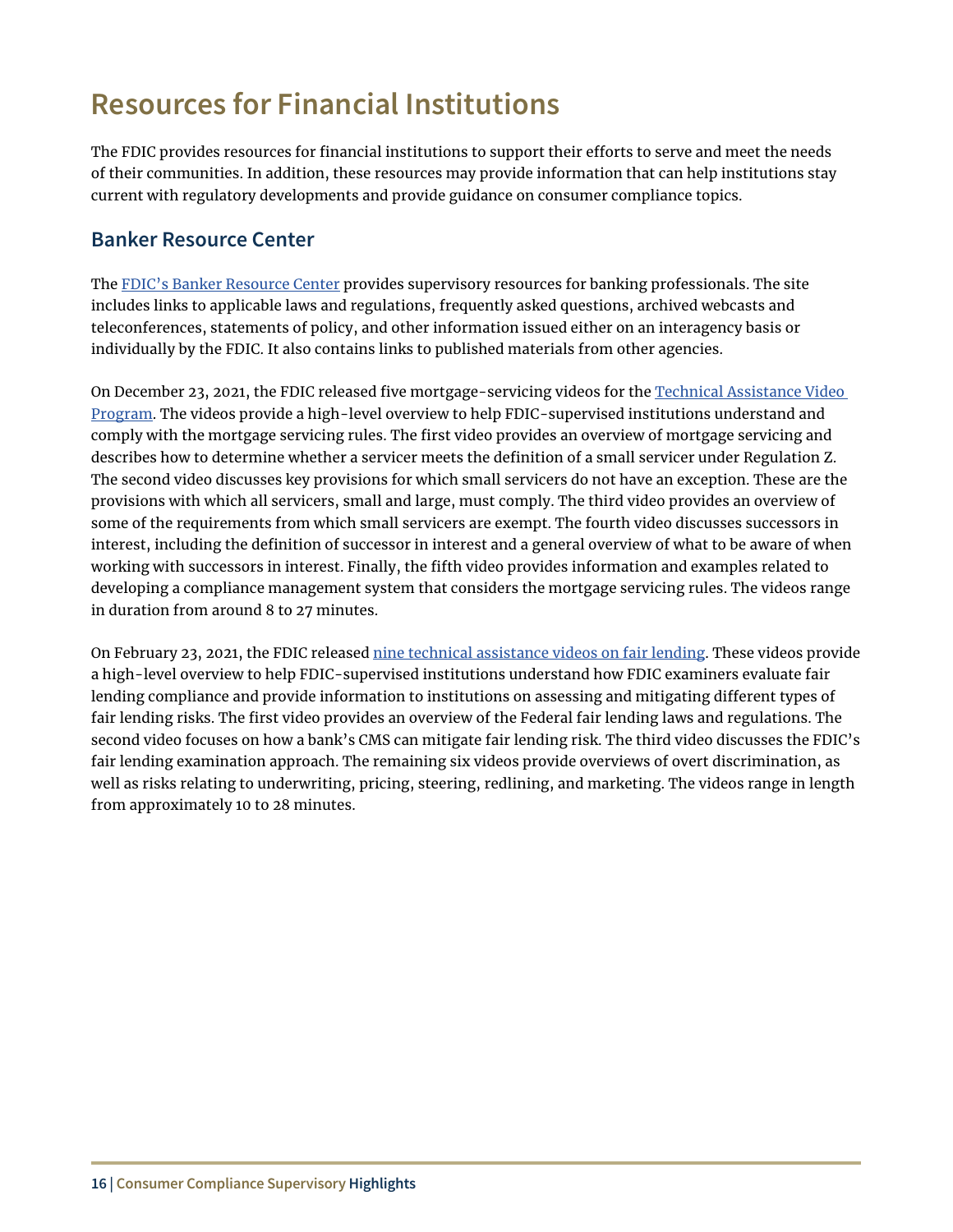# <span id="page-18-0"></span>**An Overview of Consumer Complaint Trends**

The National Center for Consumer and Depositor Assistance's (NCDA) Consumer Response Unit (CRU) closed and responded to 17,714 written complaints and telephone calls from consumers in 2021, which represents a 16 percent increase from the 15,217 case records in 2020. The CRU closed and responded to 14,236 written consumer complaints in 2021 by investigating the complaint or referring the complaint to the appropriate FDIC division/office or other agency. The CRU acknowledged 100 percent of written complaints within 14 days and investigated and responded to 99 percent of non-fair lending complaints within established timeframes.

Of the 14,236 written complaints, the CRU investigated 8,529 of the written complaints or inquiries. The completed investigations of the noted products, issues, and applicable regulations found 429 apparent bank errors and 201 apparent violations. Fair Lending complaints investigated by the CRU increased from 48 in 2020 to 63 in 2021, a 31 percent increase.

The volume of third-party providers (TPPs) associated with complaints increased to 4,100 from 3,298, or 24 percent. These relationships generally involve contractual agreements between banks and entities that perform a variety of services, such as credit card servicing and processing deposit account transactions and error disputes. The CRU tagged a case involving a TPP in 3,846 instances. TPPs were associated with 97 cases refecting an apparent violation of a federal consumer protection regulation.

The CRU's interaction with consumers and banks resulted in consumers receiving \$1,292,695 in total voluntary restitution and compensation through December 2021, compared to \$949,925 received for the same period in 2020, a 36 percent increase. In addition to monetary compensation, the CRU's interaction also resulted in 871 cases refecting non-monetary compensation. The types of non-monetary compensation provided included: updating bank records, reinstating an account or releasing a block on a card, ceasing collection calls or actions, loan modifications, and forgiving debt.

The CRU coded each complaint within the Enterprise Public Inquiries and Complaints (EPIC) system with at least one product, issue, regulation, and fnding. In 2021, the CRU determined the top fve products to include: *checking accounts* (3,160), *credit cards* (3,032), *installment loans* (1,169), *residential real estate* (1,029), and *consumer line of credit* (950). The following chart provides the breakdown of the top products in 2021.



\*Other represents topics such as bank operations and scams.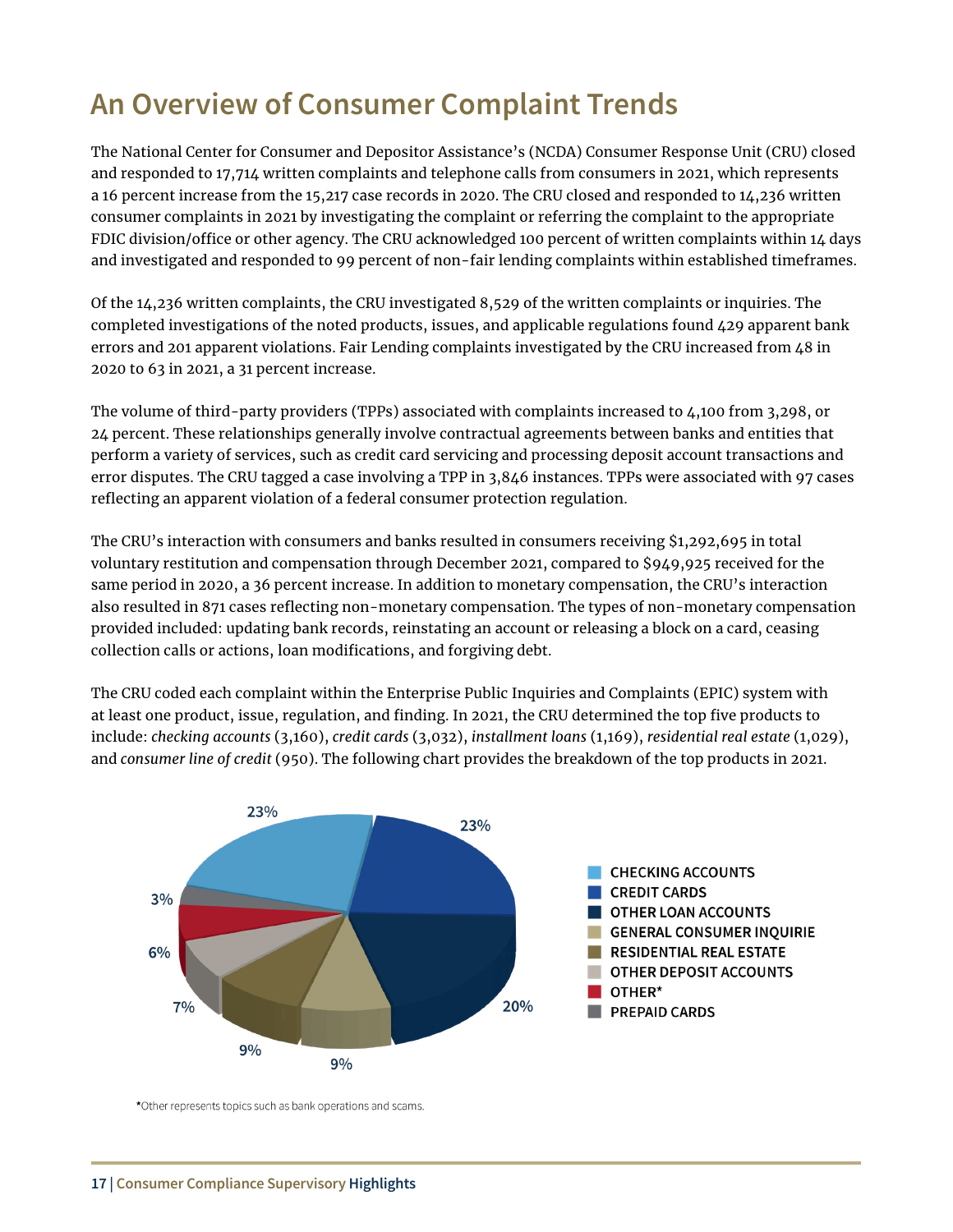The following table provides a five-year analysis of the top products and the associated top issues for those products.

| <b>MOST COMMON PRODUCT COMPLAINTS</b><br><b>REVIEWED BY THE CRU IN 2021</b> | % OF PRODUCTS COMPARED TO<br><b>TOTAL VOLUME</b> |        |         |             |      | <b>MOST COMMON ISSUES (2021)</b><br>(% OF PRODUCT TOTALS)                                           |
|-----------------------------------------------------------------------------|--------------------------------------------------|--------|---------|-------------|------|-----------------------------------------------------------------------------------------------------|
|                                                                             | 2017                                             | 2018   | 2019    | 2020        | 2021 |                                                                                                     |
| <b>Checking Accounts</b>                                                    | 17%                                              |        |         | 23% 29% 25% | 23%  | 1. Error Resolution (25%)<br>2. Customer Identification Policy<br>(15%)<br>3. Account Closure (15%) |
| Credit Cards                                                                | 16%                                              | 17%    | 20% 18% |             | 23%  | 1. Credit Reporting Errors (35%)<br>2. Loan Forgery/ID Theft (13%)<br>3. Billing Disputes (8%)      |
| Residential Real Estate                                                     | 15%                                              | 14%    | $10\%$  | 8%          | 9%   | 1. Disclosures (12%)<br>2. Credit Reporting Errors (10%)<br>3. Loan Modification (8%)               |
| Installment Loans                                                           | $9\%$                                            | 8%     | $9\%$   | 7%          | 9%   | 1. Credit Reporting Errors (30%)<br>2. Disclosures (13%)<br>3. Loan Forgery/ID Theft (8%)           |
| Lines of Credit                                                             | $11\%$                                           | $11\%$ | 8%      | 7%          | 7%   | 1. Credit Reporting Errors (45%)<br>2. Loan Forgery/ID Theft (15%)<br>3. Collection Practices (10%) |

While *checking account* complaints remained the top product in 2021, it is refecting a decrease since it peaked in 2019. The CRU will monitor this decrease to see if the availability of alternative banking products may be responsible for the decline. The issue *customer identifcation policy* increased to 416 complaints in 2021, or 120 percent. Complaints regarding this issue involve concerns a bank has blocked or closed an account until the consumer provides the requested identification documents.

*Credit card* complaints increased to 3,302, or 55 percent after decreasing in 2020. Complaints regarding *credit reporting error* involve concerns regarding the reporting of inaccurate information and fraudulent accounts. *Loan forgery/ID theft* concerns increased 629 percent through December 31, 2021. The CRU has noted an increase of *loan forgery/ID theft* concerns for several loan products in 2021.

*Residential real estate* complaints increased slightly in 2021. In 2022, the CRU will be watching to see if it receives an increase in complaints regarding COVID-19 forbearance exit plans as banks servicing Fannie Mae loans must follow Fannie Mae guidance.